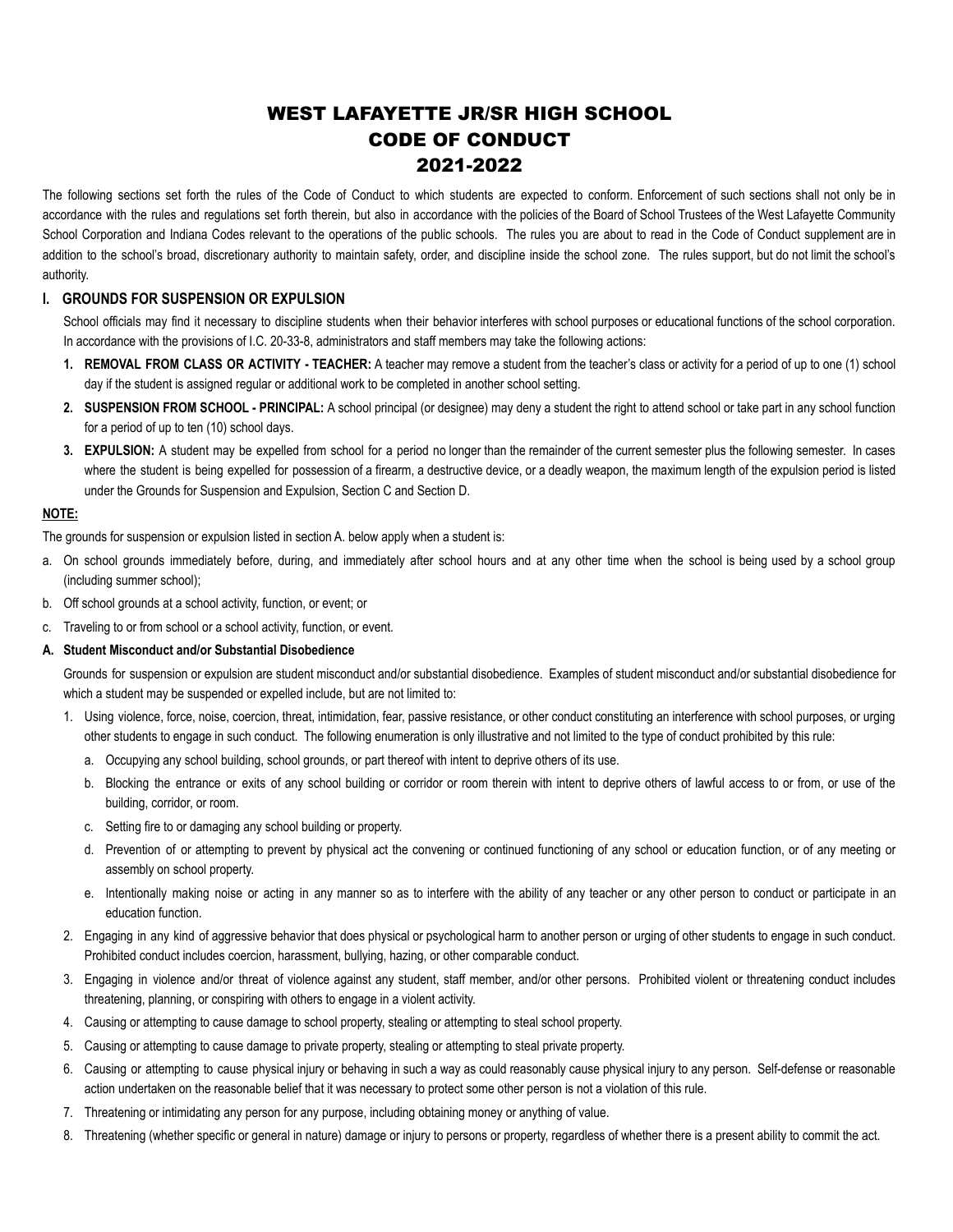- 9. Failing to report the actions or plans of another person to a teacher or administrator where those actions or plans, if carried out, could result in harm to another person or persons or damage property when the student has information about such actions or plans.
- 10. Possessing, handling, or transmitting a knife or any object that can reasonably be considered a weapon, is represented to be a weapon, or looks like a weapon.
- 11. Possessing, using, transmitting, or being affected by any controlled substance, prescription drug, narcotic drug, hallucinogenic drug, amphetamine, barbiturate, marijuana, alcoholic beverage, intoxicant or depressant of any kind, or any paraphernalia used in connection with the listed substances. Also prohibited is the consumption of any of the stated substances immediately before attending school or a school function or event.
	- a. Exception to Rule 11: a student with a chronic disease or medical condition may possess and self-administer prescribed medication for the disease or condition if the student's parent has filed a written authorization with the building principal. The written authorization must be filed annually. The written authorization must be done by a physician and must include the following information:
		- 1. That the student has an acute or chronic disease or medical condition for which the physician had prescribed medication.
		- 2. The nature of the disease or medical condition requires emergency administration of the prescribed medication.
		- 3. The student has been instructed in how to self-administer the prescribed medication.
		- 4. The student is authorized to possess and self-administer the prescribed medication.
- 12. Possessing, using, or transmitting any substance which is represented to be or looks like a narcotic drug, hallucinogenic drug, amphetamine, barbiturate, marijuana, alcoholic beverage, stimulant, depressant, or intoxicant of any kind.
- 13. Possessing, using, transmitting, or being affected by caffeine-based substances other than beverages, substances containing phenylpropanolamine (PPA), stimulants of any kind, or any other similar over-the-counter products.
- 14. Possessing, using, distributing, purchasing, or selling tobacco products or nicotine-containing products of any kind or in any form. These products include e-cigarettes, vaping devices, any type of look-alike products or other related products or devices associated with tobacco or nicotine use of electronic nicotine delivery systems
- 15. Offering to sell or agreeing to purchase a controlled substance or alcoholic beverages.
- 16. Failing to comply with directions of teachers or other school personnel during any period of time when the student is properly under their supervision, where the failure constitutes an interference with school purposes or an educational function.
- 17. Failing to completely and truthfully respond to questions from a staff member regarding school-related matters including potential violations of the student conduct rules or state or federal law.
- 18. Falsely accusing any person of sexual harassment, or of violating a school rule, and/or a state or federal law.
- 19. Engaging in any activity forbidden by the laws of Indiana that constitutes an interference with school purposes or an educational function.
- 20. Aiding, assisting, or conspiring with another person to violate these student conduct rules or state or federal law.
- 21. Engaging in academic dishonesty, including cheating, intentionally plagiarizing, wrongfully giving or receiving help during an academic examination, and wrongfully obtaining test copies or scores.
- 22. Taking or displaying pictures (digital or otherwise), video or audio recordings without the consent of the student or staff member in a situation not related to a school purpose or educational function.
- 23. Possessing sexually-related materials which include images displaying uncovered breasts, genitals, or buttocks.
- 24. "Sexting" or using a cell phone or other personal communication device to possess or send text or email messages containing images reasonably interpreted as indecent or sexual in nature. In addition to taking any disciplinary action, phones will be confiscated and students should be aware that any images suspected to violate criminal laws will be referred to law enforcement authorities.
- 25. Engaging in pranks that could result in harm to another person.
- 26. Use or possession of gunpowder, ammunition, or an inflammable substance.
- 27. Violating any rules that are reasonably necessary in carrying out school purposes or an educational function, including, but not limited to:
	- a. engaging in sexual behavior on school property;
	- b. engaging in sexual harassment of a student or staff member;
	- c. disobedience of administrative authority;
	- d. willful absence or tardiness of students;
	- e. engaging in speech or conduct, including clothing, jewelry or hair style, that is profane, indecent, lewd, vulgar, or refers to drugs, tobacco, alcohol, sex, or illegal activity, or is plainly offensive to school purposes;
	- f. violation of the school corporation's acceptable use of technology policy or rules;
	- g. violation of the school corporation's administration of medication policy or rules;
	- h. possessing or using a laser pointer or similar device.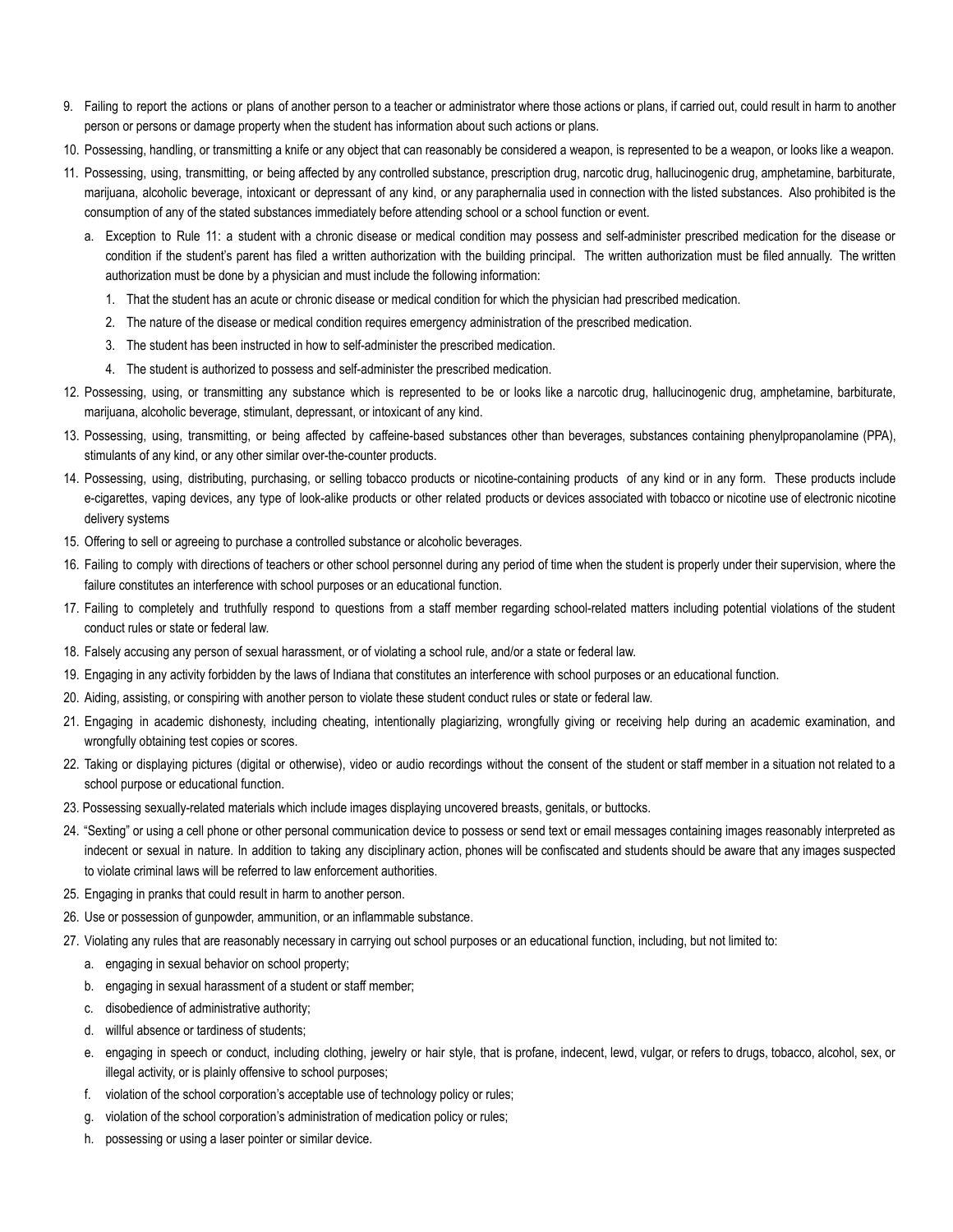- 28. Possessing or using on school grounds during school hours an electronic device, a cellular telephone, or any other telecommunication device, including a look-a-like device, in a situation not related to a school purpose or educational function or using such device to engage in an activity that violates school rules. This rule is not violated when the student has been given clear permission from a school administrator or a designated staff member to possess or use one of the devices listed in this rule.
- 29. Student forgery and/or illegal possession of official school documents such as Final Exams, teacher textbooks, teacher grade books, office and teacher passes, is prohibited. Forgery includes but is not limited to: falsifying signatures and impersonation of phone calls of parents, staff members, physicians, medical professionals, or other persons.
- 30. Students who fail to show respect to teachers, administrators, and staff members (substitute teachers, bus drivers, secretaries, custodians, cafeteria personnel, etc.) at all times. Profanity, threatening remarks, posturing, and obscene or offensive language or gestures by students directed toward a staff member on or off campus are prohibited.
- 31 .Disciplinary powers of principals: (IC 20-33-8-10) (a) a principal may take any action concerning the principal's school or a school activity within the principal's jurisdiction that is reasonably necessary to carry out or prevent interference with an educational function or school purposes. (b) subsection (a) allows a principal to write regulations to govern student conduct. A written document cannot provide for all contingencies that could or might occur during the course of a school year any more than it can anticipate every eventuality that might arise in any of the areas covered in this Code of Conduct. Therefore, the West Lafayette Schools administration has the right to take appropriate action when dealing with items, issues and situations, etc. not outlined in this Code of Conduct, and in doing so, apply any reasonable and appropriate disciplinary measure(s) when needed.

# **B. Bullying**

- 1. Bullying committed by students toward other students is strictly prohibited. Engaging in bullying conduct described in this rule by use of data or computer software that is accessed through any computer, any computer system, or any computer network is also prohibited.
	- a. Categories of Bullying as defined by the IDOE
		- Physical This category involves hurting a person's body or possessions. This category also includes hitting/kicking/punching, spitting, tripping or pushing, taking or breaking someone's things, and making mean or rude hand gestures.
		- Verbal This category involves saying mean things. It can include teasing, name-calling, inappropriate sexual comments, taunting, or threatening to cause harm.
		- Social/Relational This category involves hurting someone's reputation or relationships. Social bullying involves telling other children not to be friends with someone, leaving someone out on purpose, spreading rumors about someone, or embarrassing someone in public.
		- Electronic or Written Communication This category involves cyber-bullying, collective or group note writing, and bullying undertaken through the use of electronic devices or by using social media.
- 2. For purposes of this rule, bullying is defined as overt, unwanted, repeated acts or gestures, including verbal or written communications or images transmitted in any manner including electronically or digitally, physical acts committed, aggression, or any other similar behaviors that are committed by a student or group of students against another student with the intent to harass, ridicule, humiliate, intimidate, or harm the targeted student and create for the targeted student an objectively hostile school environment that:
	- places the targeted student in reasonable fear of harm to the targeted student's person or property;
	- has a substantially detrimental effect on the targeted student's physical or mental health;
	- has the effect of substantially interfering with the targeted student's academic performance; or
	- has the effect of substantially interfering with the targeted student's ability to participate in or benefit from the services, activities, and privileges provided by the school.
- 3. This rule may be applied regardless of the physical location of the bullying behavior when a student committing bullying behavior and the targeted student attend a school within the school corporation and disciplinary action is reasonably necessary to avoid substantial interference with school discipline or prevent an unreasonable threat to the rights of other students to a safe and peaceful learning environment.
- 4. Any student or parent who has knowledge of conduct in violation of this rule or any student who feels he/she has been bullied in violation of this rule should immediately report the conduct to the school administrator who has responsibility for all investigations of student misconduct including bullying. A student or parent may also report the conduct to a teacher or counselor who will be responsible for notifying the building principal or designee. This report may be made anonymously.
- 5. The building principal or designee shall investigate immediately all reports of bullying made pursuant to the provisions of this rule. Such investigation must include any action or appropriate responses that may be taken immediately to address the bullying conduct wherever it takes place. The building principal or designee has the authority to investigate any claim and to speak with any student prior to notifying the parent or guardian. The parents of the bully and the targeted student(s) shall be notified on a regular, periodic basis of the progress and the findings of the investigation and of any remedial action that has been taken. However, information about student discipline and consequences can only be shared with a child's parent or guardian. Parents or guardians cannot receive information about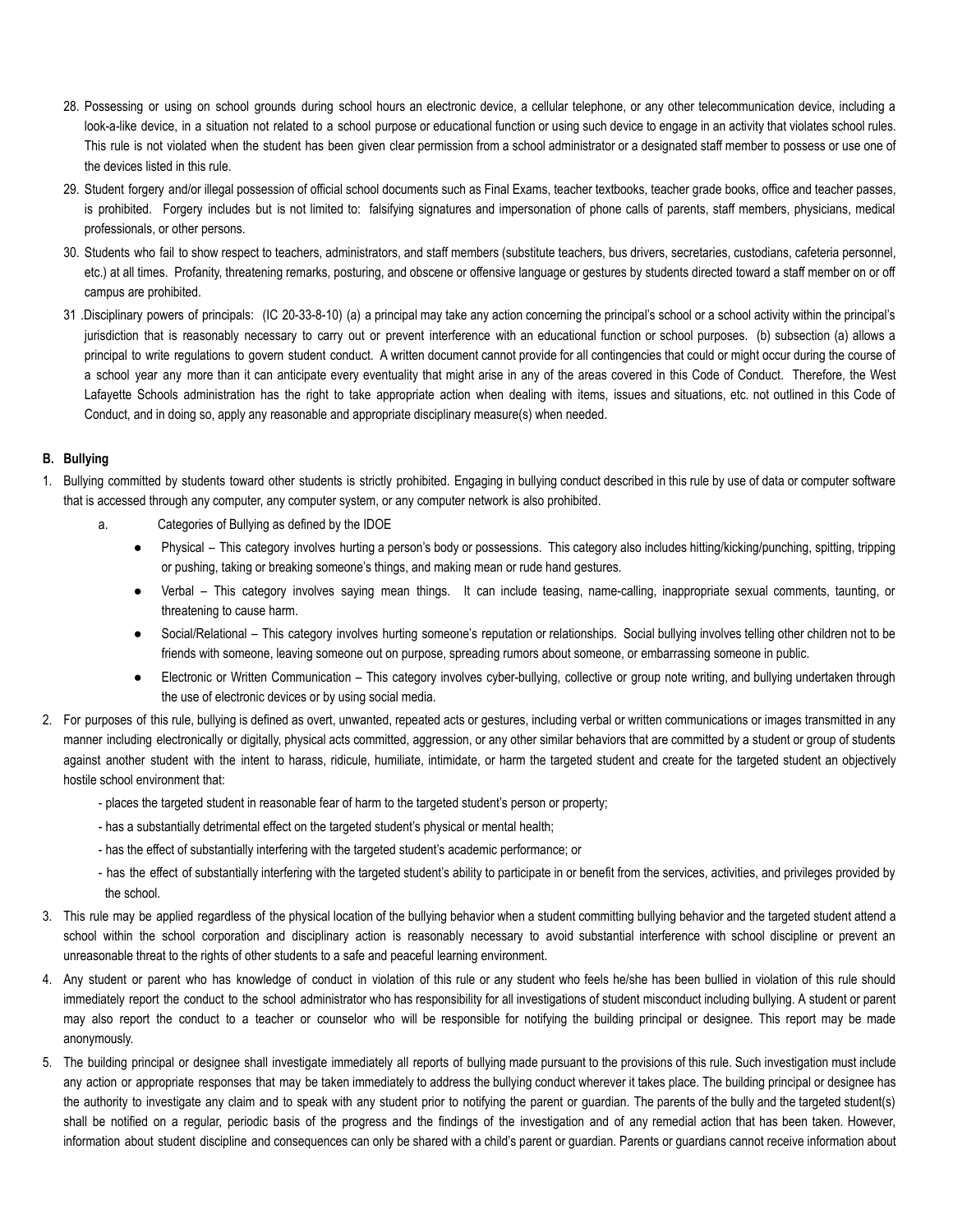other students who might be involved.

- 6. The building principal or designee will be responsible for working with the school counselors and other community resources to provide information and/or follow-up services to support the targeted student and to educate the student engaging in bullying behavior on the effects of bullying and the prevention of bullying. In addition, the school administrator and school counselors will be responsible for determining if the bullying behavior is a violation of law required to be reported to law enforcement under Indiana law based upon their reasonable belief. Such determination should be made as soon as possible and once this determination is made, the report should be made immediately to law enforcement.
- 7. False reporting of bullying conduct as defined in this rule by a student shall be considered a violation of this rule and will result in any appropriate disciplinary action or sanctions if the investigation of the report finds it to be false.
- 8. A violation of this rule prohibiting bullying may result in any appropriate disciplinary action or sanction, including suspension and/or expulsion.
- 9. Counseling, corrective discipline, and/or referral to law enforcement will be used to change the behavior of the perpetrator. This includes appropriate intervention(s), restoration of a positive climate, and support for victims and others impacted by the bullying.
- 10. Educational outreach and training will be provided to school personnel, parents, and students concerning the identification, prevention, and intervention in bullying.

# LEGAL REFERENCE: I.C. 20-33-8-0.2

I.C. 20-33-8-13.5

# **C. Possessing a Firearm or a Destructive Device**

- 1. No student shall possess, handle or transmit any firearm or a destructive device on school property.
- 2. The following devices are considered to be a firearm under this rule:
	- any weapon which will or is designed to or may readily be converted to expel a projectile by the action of an explosive
	- the frame or receiver of any weapon described above
	- any firearm muffler or firearm silencer
	- any destructive device which is an explosive, incendiary, or poison gas bomb, grenade, rocket having a propellant charge of more than four ounces, missile having an explosive or incendiary charge of more than one-quarter ounce, mine, or any similar device
	- any weapon which will, or which may be readily converted to, expel a projectile by the action of an explosive or other propellant, and which has any barrel with a bore of more than one-half inch in diameter
	- any combination of parts either designed or intended for use in converting any device into any destructive device described in the two immediately preceding examples, and from which a destructive device may be readily assembled
	- an antique firearm
	- a rifle or a shotgun that the owner intends to use solely for sporting, recreational, or cultural purposes
- 3. For purposes of this rule, a destructive device is:
	- an explosive, incendiary, or overpressure device that is configured as a bomb, a grenade, a rocket with a propellant charge of more than four ounces, a missile having an explosive or incendiary charge of more than one-quarter ounce, a mine, a Molotov cocktail or a device that is substantially similar to an item described above,
	- a type of weapon that may be readily converted to expel a projectile by the action of an explosive or other propellant through a barrel that has a bore diameter of more than one-half inch, or
	- a combination of parts designed or intended for use in the conversion of a device into a destructive device. A destructive device is NOT a device that although originally designed for use as a weapon, is redesigned for use as a signaling, pyrotechnic, line throwing, safety, or similar device.
- 4. The penalty for possession of a firearm or a destructive device: suspension up to 10 days and expulsion from school for at least one calendar year with the return of the student to be at the beginning of the first semester after the one year period. The superintendent may reduce the length of the expulsion if the circumstances warrant such reduction.
- 5. The superintendent shall immediately notify the appropriate law enforcement agency when a student engages in behavior described in this rule.

#### **D. Possessing a Deadly Weapon**

- 1. No student shall possess, handle or transmit any deadly weapon on school property.
- 2. The following devices are considered to be deadly weapons as defined in I.C. 35-41-1-8:
	- a weapon, taser or electronic stun weapon, equipment, chemical substance, or other material that in the manner it is used, or could ordinarily be used, or is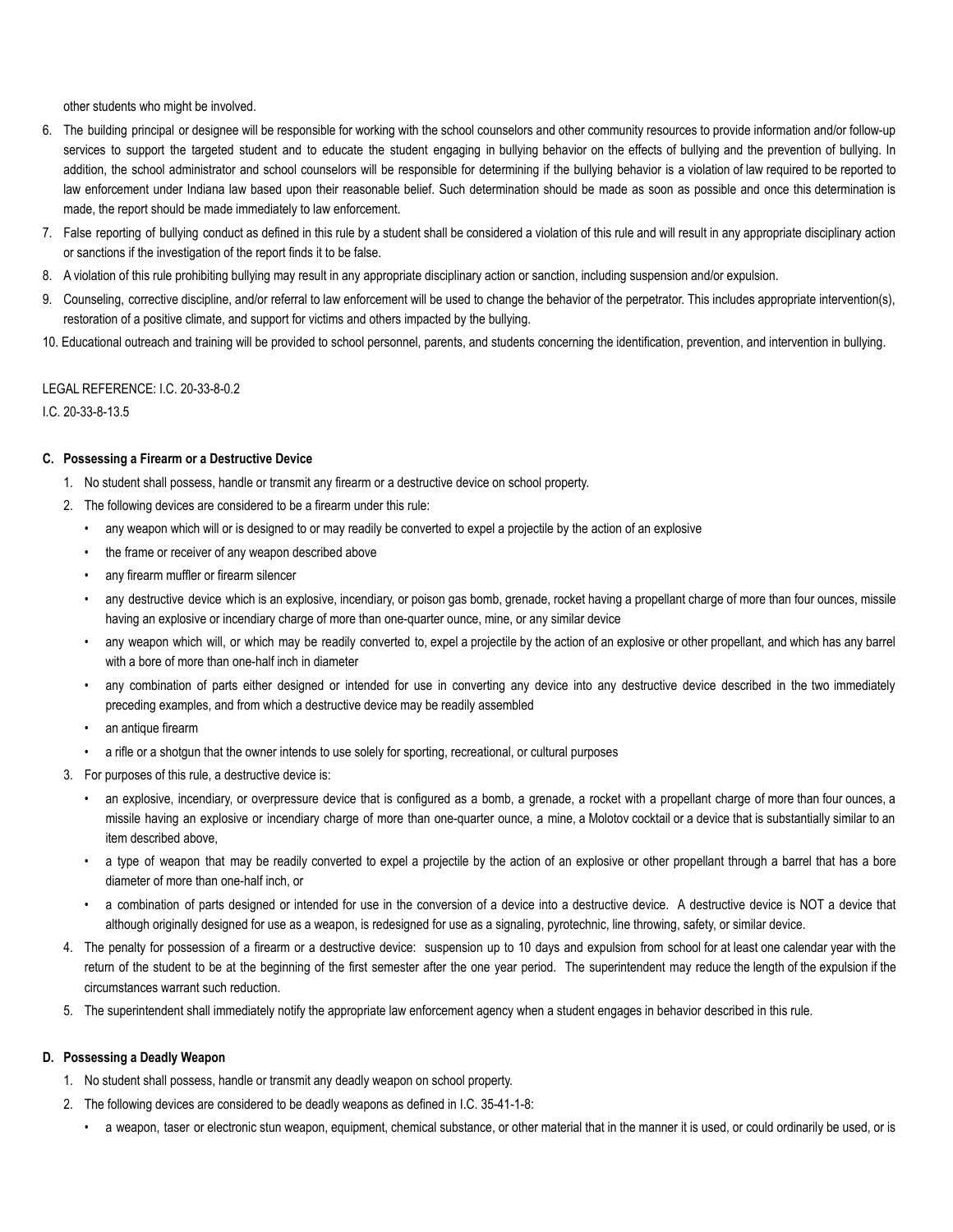intended to be used, is readily capable of causing serious bodily injury.

- an animal readily capable of causing serious bodily injury and used in the commission or attempted commission of a crime.
- a biological disease, virus, or organism that is capable of causing serious bodily injury.
- 3. The penalty for possession of a deadly weapon: up to 10 days suspension and expulsion from school for a period of up to one calendar year.
- 4. The superintendent shall immediately notify the appropriate law enforcement agency when a student engages in behavior described in this rule.

### **E. Unlawful Activity**

A student may be suspended or expelled for engaging in unlawful activity on or off school grounds if the unlawful activity may reasonably be considered to be an interference with school purposes or an educational function, or the student's removal is necessary to restore order or protect persons on school property. This includes any unlawful activity meeting the above criteria that takes place during weekends, holidays, other school breaks, and the summer period when a student may not be attending classes or other school functions.

# **F. Legal Settlement**

A student may be expelled if it is determined that the student's legal settlement is not in the attendance area of the school where the student is enrolled.

| LEGAL REFERENCE: | I.C. 20-33-8-1 et seg. | I.C. 35-41-1-8   |
|------------------|------------------------|------------------|
|                  | $1.C. 35-47.5-2-4$     | $1.C. 35-47-1-5$ |

# **G. Social Media**

Students shall not,at any time, either on or off of school grounds, post, share, or otherwise communicate any message, content, video, link, comment, or other information on or in any social network, blog, website, Internet forum or platform that violates Section A (Student Misconduct and/or Substantial Disobedience) or Section B (Bullying) of the Code of Conduct including, without limitation, threatening, racist, or bullying message, content, video, links, comment, or other information. Notwithstanding any provision of the Code of Conduct to the contrary, any student who violates this provision shall be subject to suspension, expulsion, or other discipline.

# **II. SUSPENSION AND EXPULSION PROCEDURES**

# **SUSPENSION PROCEDURE**

When a principal (or designee) determines that a student should be suspended, the following procedures will be followed:

1. A meeting will be held prior to the suspension of any student. At this meeting the student will be entitled to:

- (a) a written or oral statement of the charges;
- (b) if the student denies the charges, a summary of the evidence against the student will be presented; and,
- (c) the student will be provided an opportunity to explain his or her conduct.
- 2. The meeting shall precede suspension of the student except where the nature of the misconduct requires immediate removal. In such situations, the meeting will follow the suspension as soon as reasonably possible following the date of the suspension.
- 3. Following the suspension, the parent or guardian of a suspended student will be notified in writing. The notification will include the dates of the suspension, describe the student's misconduct, and the action taken by the principal.

#### **EXPULSION PROCEDURE**

When a principal (or designee) recommends to the superintendent (or designee) that a student be expelled from school, the following procedures will be followed:

- 1. The superintendent (or designee) may conduct an expulsion meeting, or may appoint one of the following persons to conduct the expulsion meeting:
	- a. legal counsel
	- b. a member of the administrative staff who did not expel the student during the current school year and was not involved in the events giving rise to the expulsion.
- 2. An expulsion will not take place until the student and the student's parent is given notice of their right to appear at an expulsion meeting conducted by the superintendent or the person designated above. Failure to request and to appear at this meeting will be deemed a waiver of rights administratively to contest the expulsion or to appeal it to the school board.
- 3. The notice of the right to an expulsion meeting will be in writing, delivered by certified mail or by personal delivery, and will contain the reasons for the expulsion and the procedure for requesting the meeting.
- 4. At the expulsion meeting, the principal (or designee), will present evidence to support the charges against the student. The student or parent will have the opportunity to answer the charges against the student, and to present evidence to support the student's position. An attorney may not represent the student at the expulsion meeting, but the attorney may be available for consultation outside the meeting room during the course of the expulsion meeting.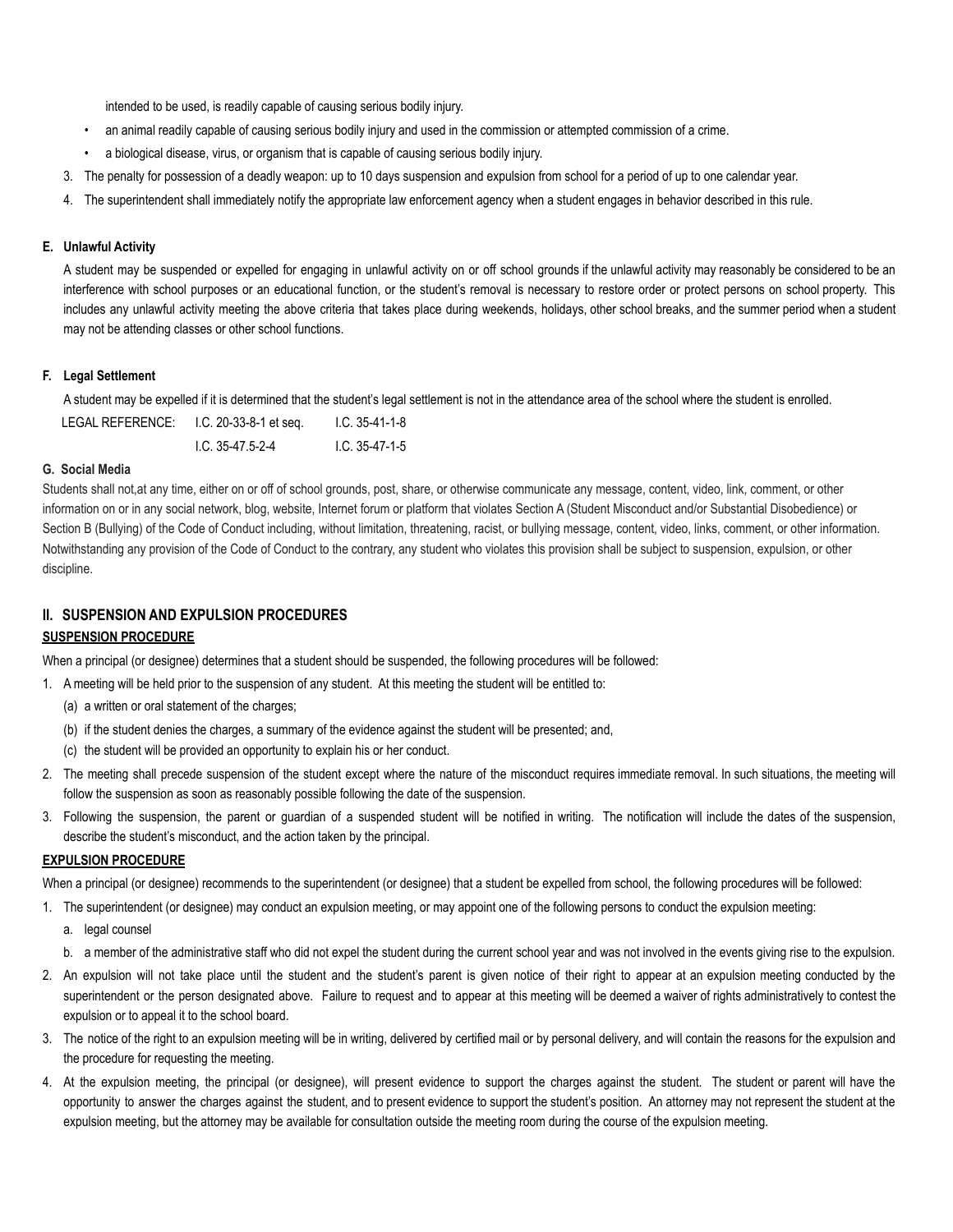- 5. If an expulsion meeting is held, the expulsion examiner will make a written summary of the evidence heard at the meeting, take any action found to be appropriate, and give notice of the action taken to the student and the student's parent.
- 6. In accordance with Indiana Code and per School Board Policy 5611, the Board of School Trustees shall not hear appeals from any student expulsion.

LEGAL REFERENCE: I.C. 20-33-8-18 20-33-8-0.2 I.C. 20-33-8-19 20-33-8-34

# **JUNIOR – SENIOR HIGH SCHOOL POLICIES**

### **I. ATTENDANCE POLICY AND PROCEDURES**

#### Rationale:

- Regular school attendance is a valuable characteristic and crucial to student success in the classroom.
- There are legitimate reasons for students to miss school.
- Courses progress when a student is not in attendance.
- It is legitimate and proper for the school to set time limits of controllable absences from school beyond which students may lose credit in a course or be recommended for expulsion.

#### Minimum Attendance Rule:

Because learning (and the opportunity to earn high school credit) may be negatively impacted by excessive student absences, types of absences are categorized as either EXEMPT from the Minimum Attendance Rule or NON-EXEMPT from the rule. Descriptions of the types of absences in each category may be found in this section. The maximum number of non-exempt absences allowable in any credit class per semester without consequence shall be nine (9). Beginning with the tenth (10<sup>th</sup>) non-exempt absence in a credit class in one semester, a student will be assigned to a morning detention or in-school detention depending on the number of affected class periods. If a HS student accumulates an 11<sup>th</sup> non-exempt absence in a credit class in one semester, he or she will be removed with loss of credit and assigned to a study hall as long as they continue to be enrolled in a minimum of five (5) credit classes for the semester. HS students not working toward the minimum load may be recommended for expulsion. JH students will be assigned to a non-credit JH class.

In HS study halls and JH non-credit classes, students with 10 or more non-exempt absences will be assigned a detention for a 10<sup>th</sup> absence and 11<sup>th</sup> absence. A full day In-School Detention will be assigned for each non-exempt absence 12 and beyond. Chronic attendance violations, defined as 13 or more non-exempt or unexcused absences, may result in a recommendation to Tippecanoe County Truancy Mediation program or OSS with a recommendation for expulsion.

## Exempt Absences:

The following absences are exempt from the minimum attendance policy.

- 1. Absences due to medical or dental appointment with verification from a health professional.
	- (a) A health professional appointment form should be obtained by the student from health professional's office upon completion of the appointment. This form should be completed and signed by an official at the office of the health professional and must include date and time of appointment. The completed form should be returned to the attendance office for the absence to be made exempt.
	- (b) If the appointment takes place during the school day, students must sign out and in with the attendance clerk or in the high school office.
- 2. Hospitalization or students homebound with a medical condition with verification from a medical doctor.
- 3. Personal illness due to an acute or chronic condition with verification from health professional.
- 4. Other exempt absences:
	- (A) Serving as a page in the State Legislature (Indiana statute).
	- (B) Legislated exemptions to compulsory attendance (Indiana statute).
	- (C) Mandated court appearances (Indiana statute).
	- (D) Death of member of household or immediate family. "Immediate family" is interpreted as including father, mother, brother, sister, legal guardian, grandparent, aunt, uncle, and first cousin.
	- (E) Recognized religious holidays which are celebrated in the family's faith.
	- (F) School business approved by the Board of Education or its designee. All activities processed on the "Field Trip Approval Form" and which interrupt the instructional day are considered in this category.
	- (G) Three (3) days total during Junior and Senior years for college or vocational school visitation. A parental request at least one day prior to the visit and verification after the visit by college/vocational school personnel must be presented to the attendance clerk.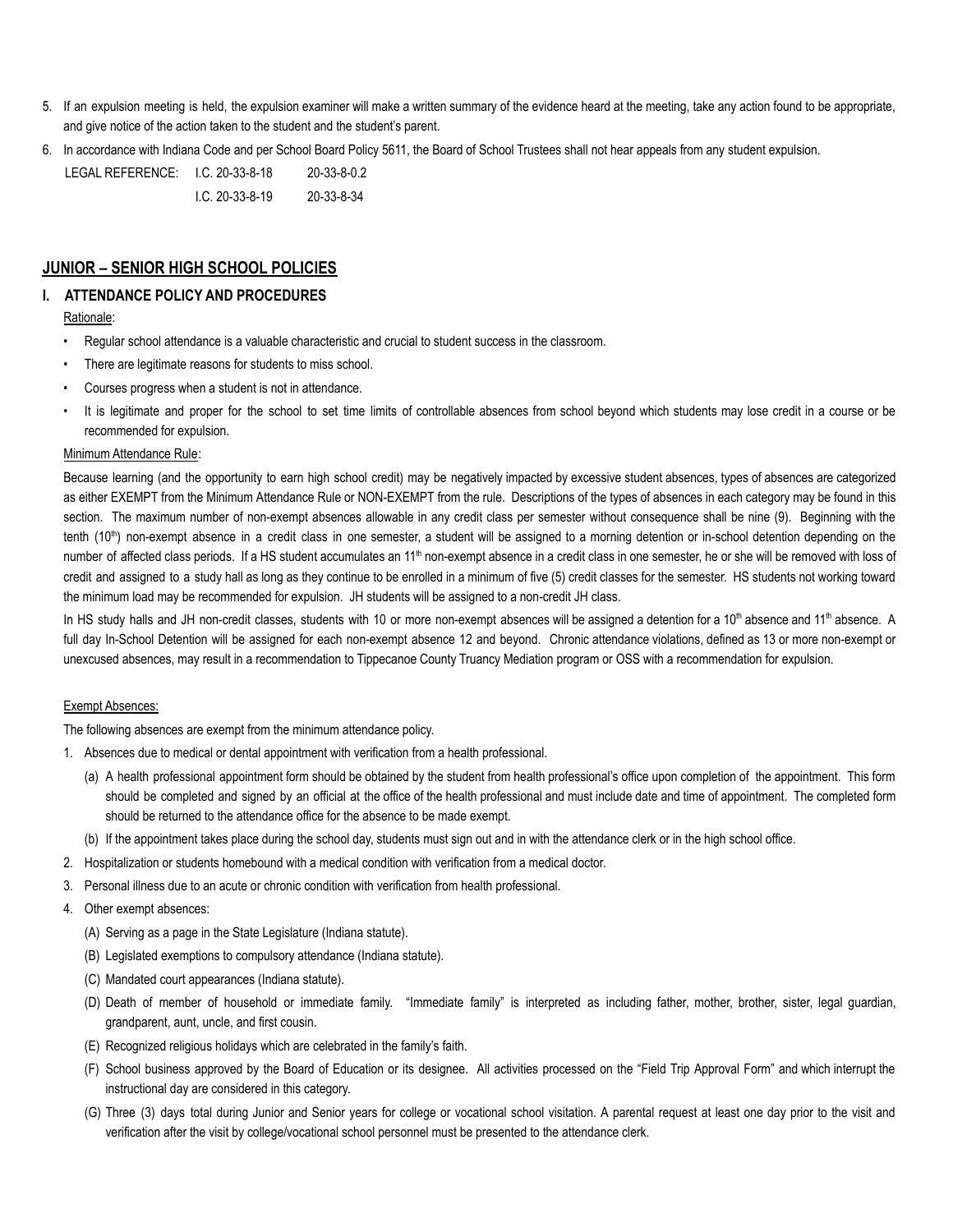- (H) Personal, physical, or emotional emergency situation requiring consultation with an appropriate staff member. Absence will be verified by staff member with a school pass.
- (I) Absences due to assignment to school disciplinary suspension (ISD/OSS/Expulsion).

#### **Exempt Absences and Written Verification:**

Written verification must be presented for all types of exempt absences. To be counted as exempt, a written excuse must be turned in to the Attendance Office within 48 hours following the student's return to school. A valid medical excuse is any document originating from the office of a medical professional with date and time of appointment.

# Non-Exempt Absences:

All other absences except those caused by school disciplinary suspensions and absences declared as truancy shall be considered Non-Exempt. The two types of student absence that fall into this category are Parent Approved and Unexcused. Parents may use a parent approved absence up to nine times in each credit class per semester without their student violating the policy. Due to issues which prevent adequate supervision, students who are reported absent due to a parent-approved absence are not permitted to come in to the building for any reason. Non-Exempt absences not verified with the attendance clerk (746-0414) or a school administrator within 48 hours will become unexcused causing a grade reduction of 1% assessed at the end of the next quarter grading period.

#### Attendance Intervention Procedure**:**

When a student has accumulated five (5) non-exempt absences, parents or guardians and the student will be notified via email by Skyward. Questions about these absences or the attendance policy in general, should be directed to the Administration (or designee) in charge of attendance. When a student accumulates seven (7) non-exempt absences, the Administrator in charge of attendance will meet with the student to discuss the attendance policy and consequences for exceeding the number of non-exempt absences allowed by policy. The parent or guardian of the student will be notified of the absences both by US Mail and through the Skyward system. When a student accumulates nine (9) or more non-exempt absences, the student will meet with the Administrator in charge of attendance to review academic consequences that will occur with excessive absences. In addition, a parent/guardian conference will be offered to discuss these attendance issues and consequences for additional non-exempt absences.

### Planned Absences:

When absences are planned in advance, the parent and student should notify the school and the teachers as early as possible to arrange for make-up work.

#### Field Trips:

Students must be in good standing with attendance to be allowed to attend field trips. Permission to attend field trips may be granted or denied on a case-by-case basis.

#### Reporting Attendance to the Attendance Office:

Information concerning a student's absence must be reported to the Attendance Office by 10:00am on the day of absence. To leave a message (24/7) parents may call the Attendance Line (746-0414) or email: bonnelli@wl.k12.in.us.

#### Student Sign Out and Sign In:

Students may not leave school during the school day without prior verbal or written permission from their parent/guardian or excused by the school nurse due to a medical reason. Failure to communicate this information to the Attendance Office by not signing out in the office in advance of exiting the building will result in missed time being marked as unexcused with a grade reduction of 1% in each affected class, or detention if the violation occurs during a study hall or non-credit class. For reasons of safety and accountability, students must sign-in at the office upon arrival to school (if arriving after the school day has begun or returning from an appointment). Failure to do so could result in a grade reduction or other disciplinary consequence. In the event of an emergency, student safety becomes our utmost priority. These guidelines will greatly assist school personnel as they account for students. This will also provide assistance to parents wishing to contact their children who may have left the building for personal business.

# Make-up Policy:

All work, including homework, quizzes, tests, projects, or other graded assignments, missed due to verifiable absences (exempt or non-exempt) may be made up for full credit. It is the student's responsibility to arrange to complete missed work in cooperation with their individual teachers. As a rule, the same number of days will be given to make up work as the total length of the absence. However, in the case of assignments made one week or more before the due date when the student was present, work is due the day the student returns to school. Individual teachers will explain their specific make-up policy as a part of their Course Expectations and Policy given to all students at the start of the course. If the absence was planned, (i.e. family trip, field trip) the student is expected to meet with their individual teachers prior to departing to arrange a schedule with due dates to complete any missed work.

# Incomplete grades

Students who receive an incomplete grade on their report card should make arrangements with their teacher to get the missing work made up as soon as possible in order to change the incomplete to a letter grade. If the work remains incomplete after nine weeks, the grade will be averaged with no credit for the missing work. Teachers are normally available before and after school to assist students needing to complete make-up work. It is the responsibility of the student to get the missing work made up or make arrangements to meet with the teacher for assistance with the process.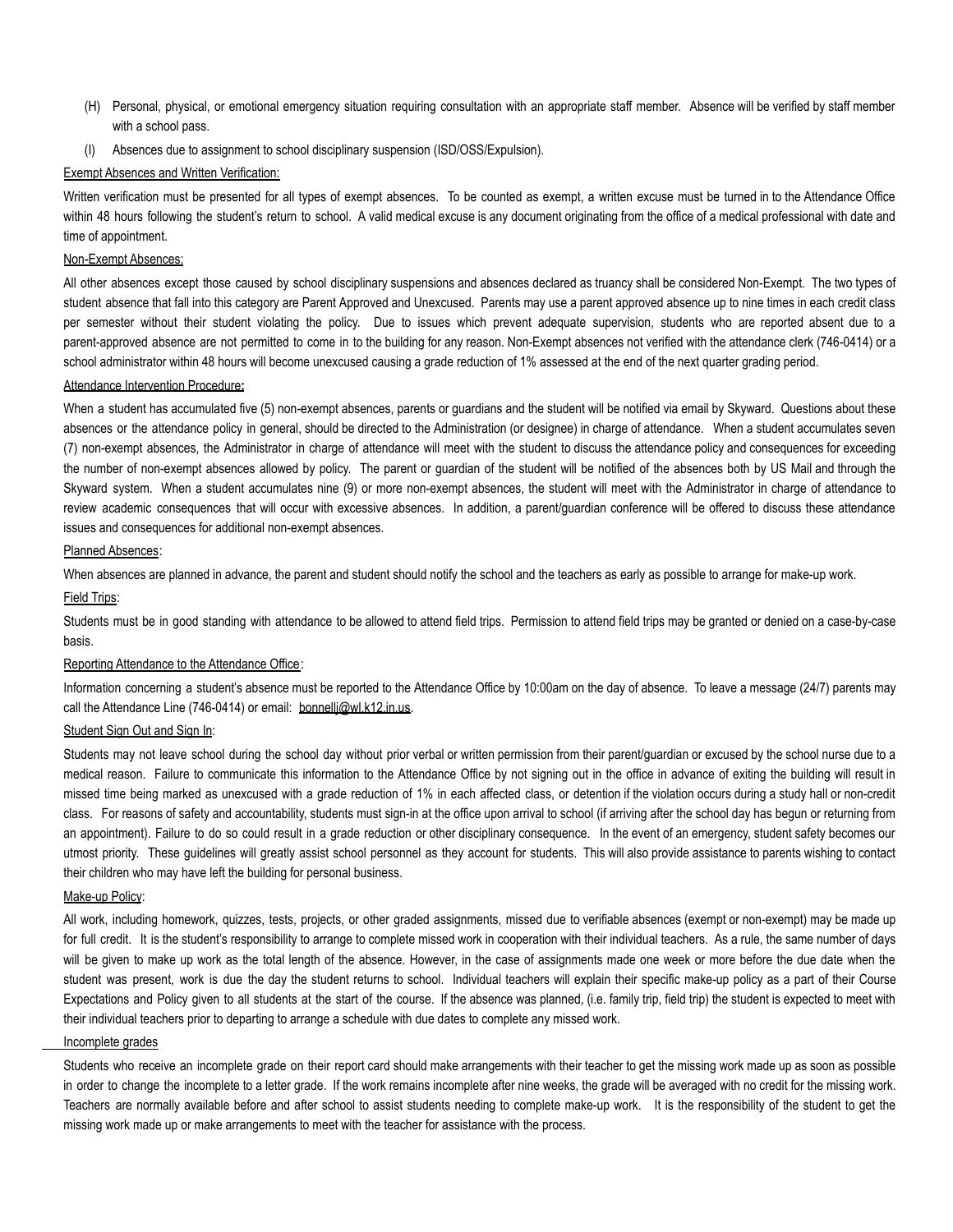#### Truancy/Habitual Truancy

Truancy is the refusal of a student to attend an entire class period without parent or guardian or school approval. A habitual truant is a student who is determined to have engaged in truancy on four occasions for at least one class period up to an entire school day. There may be only one truancy incident for any given school day. Truancies accrue over the entire school year. Reports will be made to local and state agencies regarding students who have been identified as habitual truants as required by law.

#### Consequences:

- a. First truancy: The student's parent(s) or legal guardian(s) will be notified by phone, email, or letter of the student's truancy. Upon verification of the first truancy, the student will receive a 2% grade reduction in the present grading period for each hour declared truant.
- b. Second truancy: The student's parent(s) or legal guardian(s) will be notified by phone, email, or letter of the student's truancy. Upon verification of the second truancy, the student will receive two (2) lunch detentions..
- c. Third truancy: The student's parent(s) or legal guardian(s) will be notified by phone, email, or letter of the student's truancy. Upon verification of the third truancy, the student will receive one (1) day of In-School Detention (ISD). A conference with the student, the parent(s) or legal guardian(s), and a school administrator will be offered.
- e. Fourth truancy: Upon a fourth truancy the student will be considered a habitual truant, will receive an Out-of-School Suspension, and will be recommended for expulsion to the Superintendent. In addition, for students under the age of 18, the Indiana Bureau of Motor Vehicles will be notified of the expulsion, at which point an Indiana driver's license may be revoked for the length of the expulsion. (Indiana Code 9-24-2-4).

#### **Tardy Policy**

A tardy is defined as arrival within the first ten (10) minutes of class.

This definition will be included in each teacher's classroom procedures and distributed and explained to students at the beginning of each course. This information will serve as a warning to students. After the third tardy per class per semester, the attendance office will attempt to notify the student and parent of the tardy count, but ultimately punctuality is the student's responsibility. At the fourth tardy per class per semester, a 50 minute morning (7:05 a.m.) detention will be assigned. At five tardies per class per semester the student will be assigned two morning detentions. At six tardies per credit class per semester, the student shall be removed from the class and assigned a study hall (students in junior high classes will serve full day of In-School Detention). EXCEPTION: The student may request a conference with the teacher to discuss an attendance contract in lieu of the above penalty. If the class is a study hall, the student will receive a full day ISD for each tardy beyond five.

Tardies extending beyond the first ten (10) minutes in any class shall be counted as an unexcused absence. Students may participate in class work upon arrival but will be assessed a grade penalty of 1% for each unexcused absence in the present grading period.

# **II. DISCIPLINARY CONSEQUENCES**

- A. Detentions. All detentions are to be served school days from 7:50am 8:15am or at lunch. The detention room location will be found on the detention form.
	- 1. Teachers may assign detentions for infractions of classroom policies and rules.
	- 2. Administrators may assign detentions for infractions of school policies or rules.
	- 3. Students may be assigned detentions due to excessive tardies.
	- 4. For each unexcused absence in a study hall, a detention will be assigned. After three unexcused absences in a study hall, a full day of ISD will be assigned.
- B. Rules of Detention Room:
	- 1. Students arriving late to detention up to ten minutes must make up the time in the office at the start of lunch.
	- 2. Students arriving more than ten minutes late to detention must repeat the detention the next school day.
	- 3. Students are expected to bring materials to study or read during detention. No personal listening devices, food, drink, or sleeping allowed during detention.
	- 4. Any detention not served on the assigned day will result in a doubled detention, that is, two consecutive days. If the double detention is not served as assigned, an ISD will be assigned
- C. Suspensions:
	- 1. In-School Detention (ISD) may be given in lieu of an Out of School Suspension. An ISD is served in a designated area of the school under staff supervision for a specific length of time.
	- 2. Out of School Suspension (OSS) is a temporary, disciplinary absence of up to ten (10) school days and prohibits a student from attending school or participating or attending any extracurricular activities for the duration of the suspension.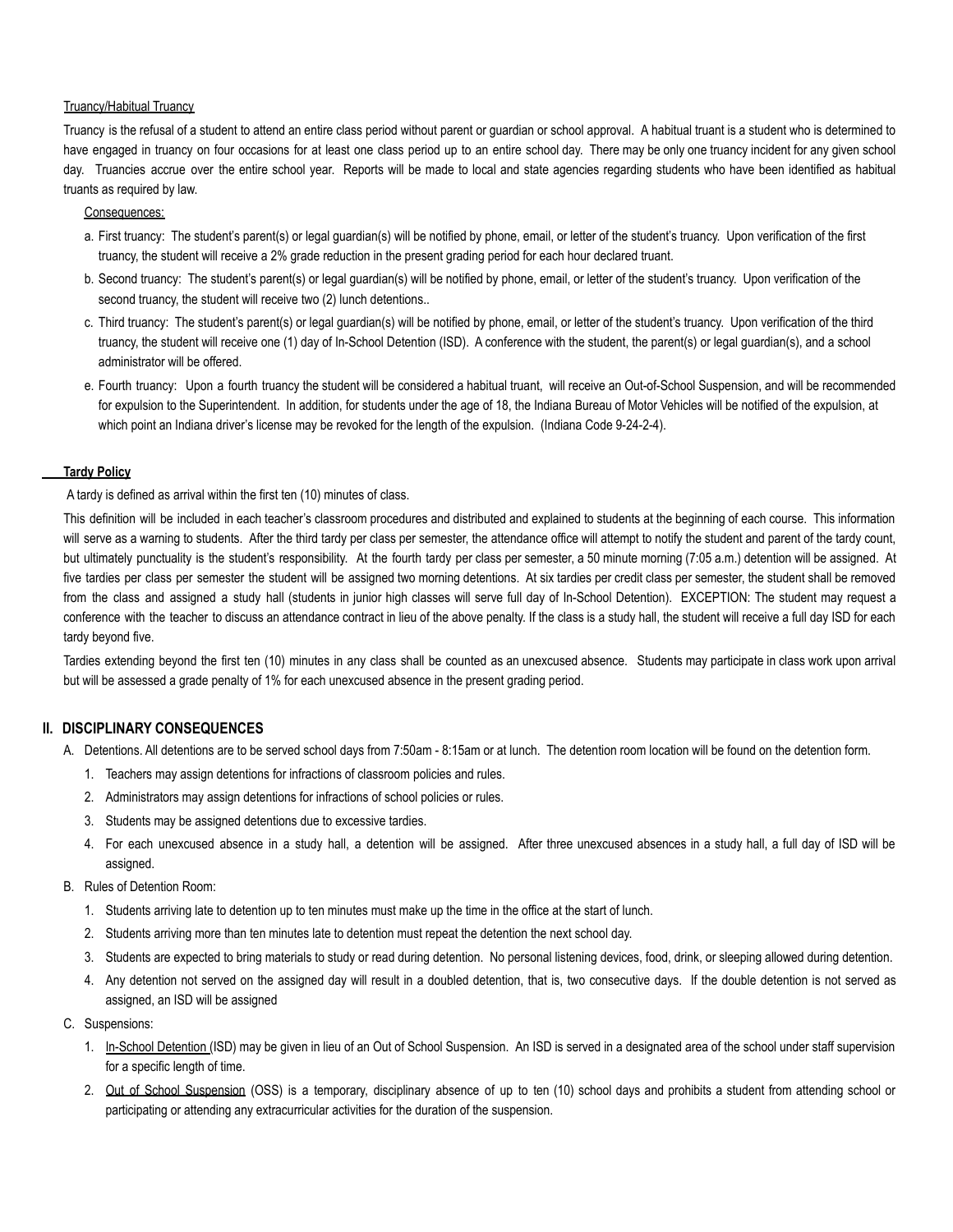# **III. CLASSROOM EXPECTATIONS/DISCIPLINE**

Students are expected to be in their assigned classroom with all necessary materials ready to begin when the bell sounds. Students should remain in their seats or designated work stations until dismissed by the teacher. Students should return all supplies to their proper location and pick up all paper on the floor before the end of the class period. Students are expected to treat desks, chairs, lockers, books and other school materials properly. Students are expected to pay for restoration or replacement for damaged school property.

Teachers provide students and parents with classroom rules and expectations with the understanding that repeated failure to comply with those expectations can result in removal from the class by the administrator. A positive learning atmosphere should exist in the classroom at all times and students are expected to contribute by behaving appropriately. Students who disrupt class should expect a consequence as outlined in each teacher's classroom expectations.

# **IV. ACADEMIC HONESTY**

**Rationale:** Self-discipline is also reflected by a pattern of unquestioned honesty in dealing with others. Cheating is so contrary to the methods and spirit of learning that those found to be cheating can receive a failing grade for the course.

A. Each student is expected to accept the responsibility for his or her academic honesty.

At the beginning of each course, teachers will define in writing the accepted methods for participation in course assignments and examinations. This includes homework, quizzes, tests, reports and evaluations.

If it is determined by the teacher that a student has attempted to circumvent the educational process intended by the teacher:

- a. by submitting work that is in substance not done by the student;
- b. by gaining knowledge of, receiving, or dispersing the specifics of a test, quiz, or exam the teacher did not intend the student to have;
- c. by violating any other cheating policies previously defined by the teacher and approved by the principal;

the student is guilty of cheating. This will include, but not be limited to:

- a. copying, or allowing someone to copy, in part or in full, homework, tests, quizzes, or exams;
- b. plagiarism;
- c. using materials during a test, quiz, exam, or course project that have not specifically been permitted by the teacher.
- B. Unauthorized viewing or changing electronic or hard copy of official school records or information is prohibited.

**Consequences:** Parents will be notified by the teacher in writing and/or by telephone of the offense within two (2) school days of discovery of the offense.

The violation will also be documented in Skyward because repeat offenses could result in suspension or expulsion.

Those found to be cheating will, upon first offense, receive a failing grade on the assignment(s) in question and, for a second offense in a credit course, be withdrawn from that course and assigned to a study hall. A grade of WF (Withdraw/Failing) will be recorded for the course. A second offense in a junior high course will result in a failing grade for the grading period. Students violating the Academic Honesty policy may be suspended or expelled from school as described in "Grounds for Suspension and Expulsion", item 21.

# **V. USE OF SCHOOL TECHNOLOGY**

**Rationale:** While the West Lafayette Community School Corporation is committed to providing technology for students to enhance their learning, the school corporation has a vested interest in the confidentiality and accuracy of school records as well as protecting its financial commitment to technological hardware and software.

**Rule:** In consideration for being allowed access to the West Lafayette Community School Corporation network, including its computers, related hardware, software, and internet communication devices to other networks, students and parents must sign and agree to the rules and regulations outlined in the West Lafayette Community School Corporation Network Use Agreement for Students. The NUA needs to be completed only one time during a student's tenure at West Lafayette Jr/Sr High School, unless the parent/guardian would like to change the status of use or unless determined otherwise by the school administrator.

Unauthorized student viewing, changing, or reconfiguring electronic or hard copy of official school records or information is prohibited. Students will not use hardware or software designated for faculty/staff without permission being granted by the primary faculty/staff user.

**Consequences:** Consequences for violating any policies for use of school owned technology and/or the WLCSC Network Use Agreement for Students range from privileges to equipment access being revoked to suspension and expulsion from school (Grounds for Suspension and Expulsion, item 25) and possible legal action.

#### **VI. FREEDOM OF EXPRESSION**

**Rationale:** Freedom of expression is an essential element in public schools and the educational process. As such, one of the basic purposes of education is to prepare students for responsible self-expression. All members of the school community will treat each other with respect. Students may freely express their points of view provided they do not seek to coerce others to join their mode of expression and provided they do not otherwise intrude upon the rights of others, or substantially interrupt the educational process.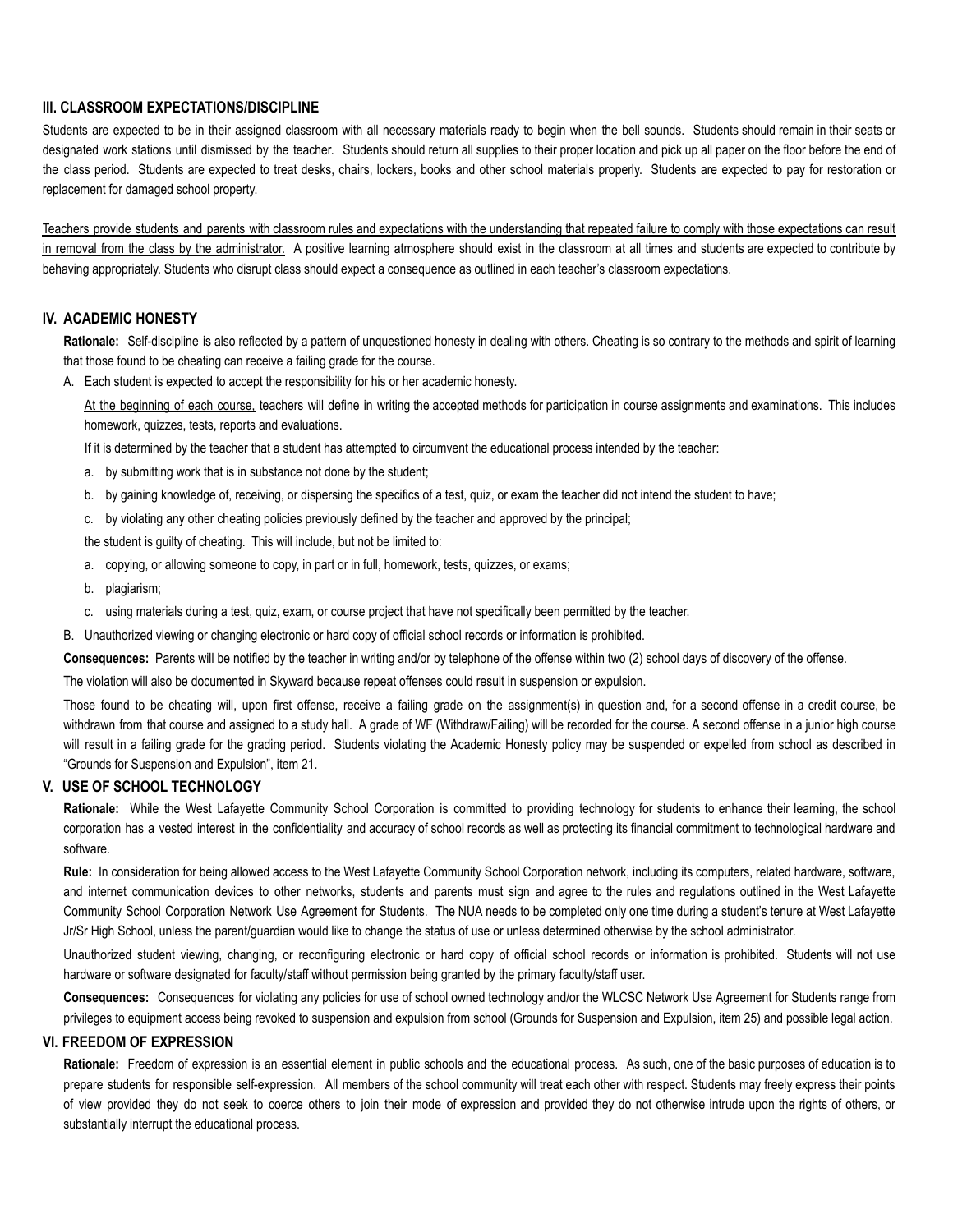**Rules:** In addition to appropriate student expression, it is expected that students will not commit any act or use any speech, either verbal or non-verbal (hand gestures, handshakes, etc.) showing membership or affiliation with or furthering the interests of gangs.

**Consequences:** Students found to be in violation of this section will be subject to a range of disciplinary actions including suspension and expulsion (Grounds for Suspension and Expulsion, items 25, 28, 29).

# **VII. PUBLIC DISPLAY OF AFFECTION/CASUAL CONTACT**

**Rationale:** Students are expected to display appropriate and respectful interpersonal physical contact at all times. Excessive interpersonal contact or inappropriate displays of affection may result in disciplinary action.

**Rules:** Students will be considered in violation of our school's expectations regarding appropriate interpersonal contact if their actions are found to be disruptive to the educational process, embarrassing, unnecessary, or inappropriate in the opinion of faculty or administration.

**Consequences:** Students found to be in violation of this section will be subject to a range of disciplinary actions including warning, detention, suspension, and expulsion (Grounds for Suspension and Expulsion, items 25, 28, 29).

#### **VIII. DRESS CODE GUIDELINES**

**Rationale:** Student dress should reflect the prevailing standard of the West Lafayette School Corporation and its community where health and safety, common decency, respect, and behavior expectations are met.

**Rules:** Students will be considered in violation of the dress code guidelines if their apparel is found to be disruptive to the educational process, embarrassing, or indecent in the opinion of faculty or administration.

**Consequences:** Students found to be in violation of this section will be subject to a range of disciplinary actions including warning, detention, suspension, and expulsion (Grounds for Suspension and Expulsion, items 25, 28, 29).

# **IX. COMMUNICATION DEVICES/RECORDING DEVICES/VIDEO OR PHOTO DEVICES**

- A. A Parent/Guardian allowing students to carry electronic devices to school implies permission to the school to have access to any and all information on the device if confiscated for investigative or disciplinary purposes.
- B. The use of all electronic devices is prohibited during instructional time unless specifically permitted by the teacher. This rule may be temporarily waived by a teacher or supervisor to allow use of a personal electronic device for an appropriate school-related function in a classroom or study hall. Students are responsible for assuring that all such devices are turned off (not silent or in vibration mode) during unauthorized times. It is recommended that if students must bring cellphones to school that the device be left in their assigned locker during all unauthorized times. Failure to comply with this expectation will result in the following consequences: 1<sup>st</sup> violation= device confiscated and returned to student at the end of the school day with a documented warning. 2<sup>nd</sup> violation= device confiscated and returned to student at the end of the day. Student assigned detention. 3<sup>rd</sup> violation= device confiscated and returned to student at the end of the day. Student assigned two detentions. For chronic violations (4 or more), student may be suspended and/or recommended for expulsion.

# **X. IMPORTANT NOTICE TO STUDENTS AND PARENTS REGARDING CELL PHONE CONTENT AND DISPLAY**

- A. The Child Abuse/Neglect Law requires school personnel to report to law enforcement or child protective services whenever there is reason to believe that any person/student is involved with "child exploitation" or "child pornography" as defined by Indiana Criminal Statutes.
- B. Child exploitation. It is a Class C felony under I.C. 35-42-4-4(b) for any person/student (1) to exhibit, photograph or create a digitized image of any incident that includes "sexual conduct" by a child under the age of 18; or (2) to disseminate, exhibit to another person, or offer to so disseminate or exhibit, matter that depicts or describes "sexual conduct" by a child under the age of 18. Sexual conduct is defined at I.C. 35-42-4-4(a).
- C. Child pornography. It is a Class D felony under I.C. 35-42-4-4(c), for any person/student to possess a photograph, motion picture, digitized image, or any pictorial representation that depicts or describes "sexual conduct" by a child who the person knows is less than 16 years of age or who appears less than age 16. Sexual conduct is defined at I.C. 35-42-4-4(a)
- D. The Indiana Sex Offender Registration Statute at I.C. 11-8-8-7 and the Sex Offender Registry Offense Statute at I.C. 35-42-4-11, as of May 2009, require persons convicted of or adjudicated as a juvenile delinquent for violating the Child Exploitation Statue at I.C. 35-42-4-4(b) to register as a sex offender.
- E. Because student cell phones have been found in a number of Indiana school districts to have contained evidence of "sexual conduct" as defined above, it is important for parents and students to be aware of the legal consequences should this occur in our school system.

# EXTRACURRICULAR ACTIVITIES POLICIES

# **A. POLICY ON POSSESSION, SALE, AND USE OF CONTROLLED SUBSTANCES**

# Summary of Policy

The possession, sale, or use of controlled substances, including tobacco, alcoholic beverages and look-alike drugs, is in violation of the extracurricular activities policy. This policy also includes other unlawful activity, which may include theft, vandalism, or any other verified behavior that may be a violation of a local, state, or federal law. A confirmed violation will result in mandatory assessment, treatment, and suspension from all extracurricular activities. Students can request a hearing after a violation of this policy has been reported.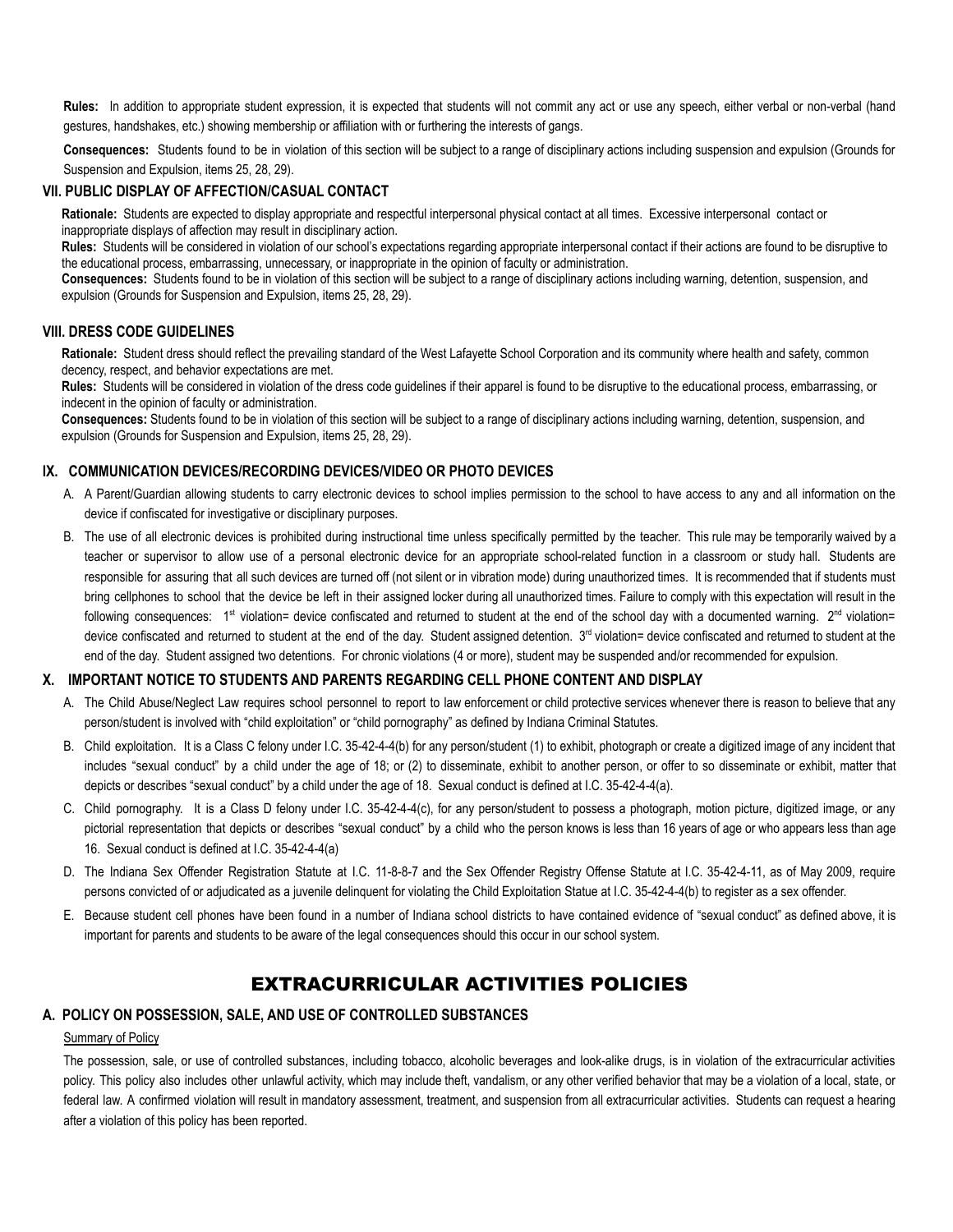#### Statement of Purpose

The West Lafayette Community School Corporation, believing that it is in the best interests of the schools and students for it to take defined steps to maintain a drug-free school system and student body, will implement a systematic approach to discourage students in the school community from knowingly possessing, using, exchanging, or knowingly possessing, providing, transmitting to another person, or recently consuming or ingesting alcohol or any drug, including look-alike drugs, and to encourage students who engage in such conduct to seek help in discontinuing these behaviors. It is the intention of this policy to treat all extracurricular participants in a fair manner in order to benefit the greatest number of students.

Students who are not participants in extracurricular activities but who are in violation of the policy are encouraged to use the assessment and treatment provisions of this policy.

### Goals:

- 1. To ensure, insofar as possible, the health and safety of all persons participating in extracurricular school activities.
- 2. To establish good health habits and habits of conduct that will carry over to the student's adult life.
- 3. To promote the development and maintenance of maximum physical and mental efficiency of individual students.
- 4. To encourage students to get assistance.

### Definitions:

- 1. Extracurricular Activity: An Extracurricular Activity is any school-sponsored activity in which participation is voluntary and academic credit is not given as a result of participation. Extracurricular activities will include those organizations, clubs, sports, and other activities in which a student initiates participation. This term does not include attendance at events that the general public is invited to attend when the student's participation is no greater than that of the general public.
- 2. Activity Year: This policy will be in effect for all clubs, organizations, and athletic teams the entire calendar year.
- 3. Students: A student shall be subject to this policy when a student becomes eligible to participate in Extra-Curricular Activities either as an incoming freshman or as transferee into the school and until the last day of scheduled Extra-Curricular Activities as a senior or at such time a student transfers from the school.
- 4. Non-Traditional Student: A student who is not considered to be a full-time student by maintaining and working a minimum of 5 credits per semester during the school day at West Lafayette Jr/Sr High School.
- 5. School Business Day: Any day, including summer and breaks, the Main High School office is open to the general public.
- 6. School Day: Any day during Semester One and Semester Two when classes are in session (consult the official West Lafayette Community School Corporation calendar for exact dates).
- 7. Principal's Designee: The designee is that person designated by the Principal to act on behalf of the Principal. In the absence of a specific designation, the designee will be that person who has the authority to perform the duties of the Principal in the Principal's absence.
- 8. School Official: A School Official is any person who is employed or approved by the West Lafayette Community School Corporation or a Greater Lafayette Area Special Services (GLASS) employee with assigned duties in the West Lafayette schools at the time the violation occurred.
- 9. Extracurricular Board of Review: The Extracurricular Board of Review is that body designated to review, when an appeal is requested, (a) whether a student violated this policy, and (b) the interpretation of the extracurricular activities policy. The Superintendent, or in case of his/her absence, a designee, will appoint the members of the Board of Review, and will consider their findings before rendering a final decision on matters of consequences and restrictions.
- 10. Controlled Substance: A Controlled Substance is any narcotic drug, hallucinogenic drug, amphetamine, barbiturate, marijuana, inhalant, steroid, mood-altering drug, or any intoxicant of any kind including tobacco and alcoholic beverages. This term does not include a substance for which a student has a valid prescription or order of a physician, dentist, or individual who is licensed or registered to distribute, dispense, or conduct research with such substances in the course of professional practice or research if the prescription or order is specifically written for the student and if the student is taking the substance as prescribed or ordered. This term does not include over-the-counter medications for colds, allergies, and minor aches and pains, or other products that the student can legally buy and possess when the student, in accordance with the manufacturer's directions, uses such medications and products. School medical personnel, Principal and/or designee will resolve disputes over the appropriate use of some Controlled Substances.
- 11. Look-alike: Any substance that is represented to be a Controlled Substance, whether or not the substance is in fact a Controlled Substance.
- 12. Self-Report: A student can voluntarily report his/her first violation of this policy within 2 School Business Days to the Principal, Assistant Principal, Athletic Director, Coach or Sponsor. Self-Report reduction does not apply for second offense.
- 13. Confirmed Violation: A Confirmed Violation is a finding by the Principal or Principal's Designee that a student has violated this policy based upon a voluntary admission or a written report of a personal observation by a School Official made within a reasonable period of time of the violation, investigation by the Principal or Principal's Designee, personal investigation by the Sponsor of the club or organization, or Coach, or a written report from police or prosecutor's offices received within a reasonable period of time from the violations.
- 14. Contest Season: The Contest Season is defined as the maximum number of regularly scheduled games, according to the IHSAA, plus one (1) sectional contest.
- 15. Competitive Activity: An organized activity that competes against, or could compete against, other schools in an organized, recognized competitive circuit.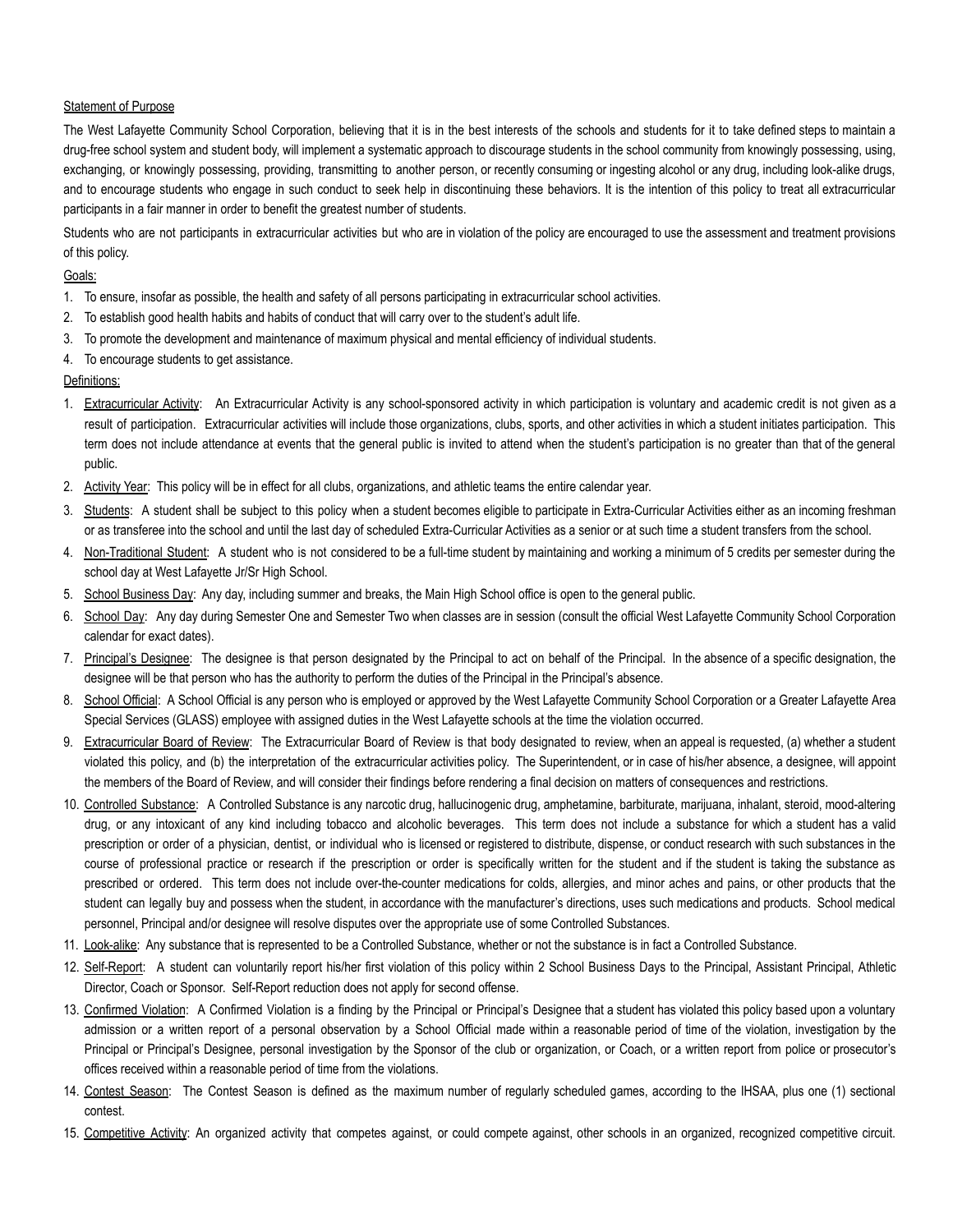Participation is voluntary and academic credit is not given as a result of participation. These activities all have a specified season of competition or existence.

### Competitive Activities

All High School sports that compete in IHSAA All Junior High School Sports Cheerleading Dance Team Marching Band Jazz Band (January through March) Symphony Orchestra (2nd semester) Debate Team (for students not enrolled in debate course) Academic Teams

16. Non-Competitive Activity: An organized activity in which participation is voluntary and academic credit is not given as a result of participation. This designation is given for school clubs, service organizations, and dramatic productions. Except in the case of the dramatic productions, it is assumed that these organizations exist throughout the school year.

#### Non-Competitive Activities

All student clubs Theatre Productions (Fall play, Spring Musical) Pep Band Pit Orchestra Talent show Symphony Orchestra (1st semester) Jazz Band (October – December; April – May)

17. Co-Curricular Activity: An activity in which participation is a required component of a credit-carrying high school or junior high school course in which the student is concurrently enrolled.

#### Co-Curricular Activities

Solo / Ensemble Festival Evening / Weekend Music Performances (through music classes) Out-of-school Music Rehearsals (through music classes) Classroom Field Trips Debate Team (for students enrolled in debate course)

\*New activities will be assigned to one of these three categories by the principal.

#### Scope:

1. The intentional possession, sale, or use of Controlled Substances, including tobacco, alcoholic beverages and Look-alike drugs is in violation of this extracurricular policy. This policy applies to students of West Lafayette Jr/Sr High School who are participating in extracurricular activities at the time of the violation, and students who have participated in extracurricular activities at West Lafayette Jr/Sr High School.

The rules and regulations of this policy are intended to supplement those rules in effect for students during the School Day, while using school facilities and at school-sponsored activities. Students violating the extracurricular activities policy may also be in violation of the Student Code of Conduct and subject to suspension and/or discipline. Where violation of the Student Code of Conduct would result in exactly the same penalty as under this policy, rehabilitation and discipline served under those sections will count as the penalty served under this policy as well.

- 2. A student who participates in multiple activities and has a Confirmed Violation will have the appropriate penalty enforced for each activity (i.e. competing in two sports at the same time or clubs or organizations)
- 3. In any extra-curricular activity where the suspension will result in less than one event as calculated from the percent deduction, then there will be a suspension from one event. All other fractional suspensions resulting from the percent deduction will follow standard conventions of rounding (Example: 1.5 events = suspension from 2 events; 1.49 events = suspension from 1 event)
- 4. Students who are serving suspensions due to a violation of the extracurricular activities policy, must finish the season in good standing. Failure to do so will result in the suspension applying in full to the next activity.
- 5. Suspensions resulting from a violation occurring outside of a student's sport or activity season will be enforced at the beginning of their next season of participation. If a Student violates the policy during the summer, their suspension would begin with their first activity following the violation
- 6. All penalties may span two (2) seasons.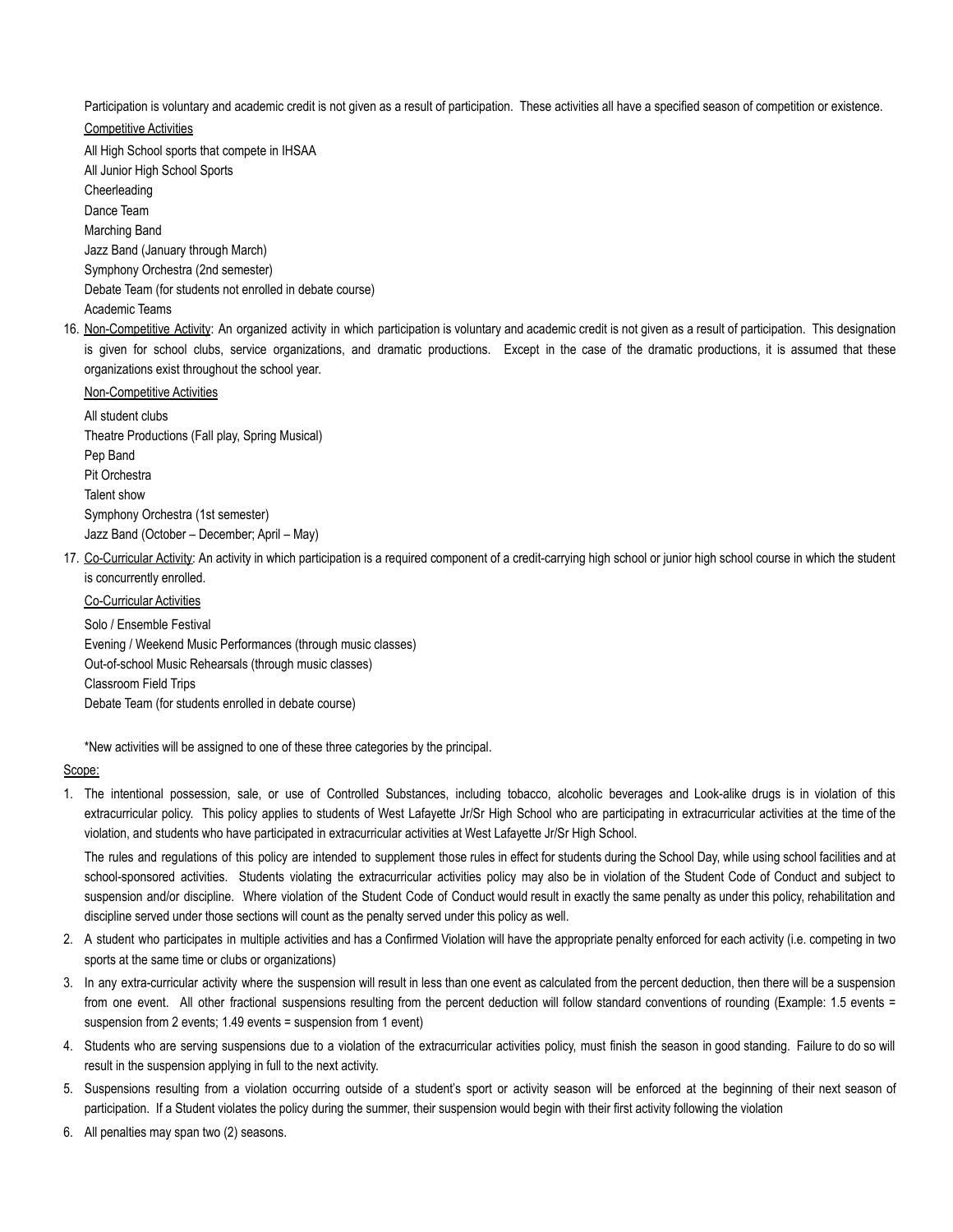7. A Confirmed Violation of any of the above provisions will result in the following restrictions:

|                                  | <b>Competitive Activity</b>                                                                                                                                                                                                                                                                                 | <b>Non-Competitive</b><br><b>Activity</b>                                                                                                                                                                                                                                                                             | <b>Co-Curricular Activity</b>                                                                                                                                                                                                                  |
|----------------------------------|-------------------------------------------------------------------------------------------------------------------------------------------------------------------------------------------------------------------------------------------------------------------------------------------------------------|-----------------------------------------------------------------------------------------------------------------------------------------------------------------------------------------------------------------------------------------------------------------------------------------------------------------------|------------------------------------------------------------------------------------------------------------------------------------------------------------------------------------------------------------------------------------------------|
| 1st Violation<br>(Self-Reported) | Student is suspended<br>for a minimum period of<br>twenty percent (20%)<br>of the season from the<br>day of the confirmed<br>violation. A student has<br>2 School Business Days<br>to report his/her violation<br>to Principal, Assistant<br>Principal,<br>Athletic<br>Director,<br>Coach<br>or<br>Sponsor. | Student is suspended<br>for a minimum of $15$<br>School Days from the<br>day of the confirmed<br>violation.<br>The<br>suspension will last until<br>11:59 P.M.<br>on<br>the<br>specified<br>of<br>date<br>reinstatement. Students<br>not<br>eligible<br>for<br>are<br>activities<br>weekend<br>during the suspension. | Students violating the<br>controlled<br>substance<br>policy<br>during<br>a<br>co-curricular event are<br>subject to the School<br>Code<br>of<br>Conduct<br>which<br>policies.<br>recommend suspension<br>or expulsion on the first<br>offense. |
| 1st Violation<br>(Non-Reported)  | Student is suspended<br>for a minimum period of<br>forty percent (40%) of<br>the season from the day<br>$\sigma$ f<br>the<br>confirmed<br>violation.                                                                                                                                                        | Student is suspended<br>for a minimum of 30<br>School Days from the<br>day of the confirmed<br>violation.<br>The<br>suspension will last until<br>11:59 P.M.<br>on<br>the<br>specified<br>date<br>of<br>reinstatement. Students<br>for<br>eligible<br>not<br>are<br>activities<br>weekend<br>during the suspension.   | Students violating the<br>controlled<br>substance<br>policy<br>during<br>a<br>co-curricular event are<br>subject to the School<br>Code<br>of<br>Conduct<br>policies,<br>which<br>recommend suspension<br>or expulsion on the first<br>offense. |

Self Report: A student can voluntarily report his/her First Violation of this policy within 2 School Business Days to the Principal, Assistant Principal, Athletic Director, Coach or Sponsor. At the time of the Self-Report, the student must agree to undergo the assessment and comply with the recommendations.

|               | <b>Competitive Activity</b>                                                                                                                                                                                      | Non-Competitive Activity                                                                                                                                                                                                                                                                                                                                      | Co-Curricular Activity                                                                                                                                                                                                                                                                                          |
|---------------|------------------------------------------------------------------------------------------------------------------------------------------------------------------------------------------------------------------|---------------------------------------------------------------------------------------------------------------------------------------------------------------------------------------------------------------------------------------------------------------------------------------------------------------------------------------------------------------|-----------------------------------------------------------------------------------------------------------------------------------------------------------------------------------------------------------------------------------------------------------------------------------------------------------------|
| 2nd Violation | Student is suspended<br>for a minimum period of<br>fifty percent $(50%)$ of<br>the season from the day<br>Ωf<br>confirmed<br>the<br>violation.<br>Self-Report<br>reduction does not apply<br>for second offense. | Student is suspended<br>for a minimum of 90<br><b>School Days from the</b><br>day of the confirmed<br>violation.<br>The I<br>suspension will last until<br>11:59 P.M. on<br>the I<br>specified<br>date<br>of I<br>reinstatement. Students<br>for I<br>eligible<br>not<br>are<br>activities I<br>weekend<br>during the suspension.<br>Self-Report<br>reduction | Students violating the<br>controlled substance<br>policy<br>during<br>a -<br>co-curricular event are<br>subject to the School<br>Code<br>of<br>Conduct<br>which<br>policies.<br>recommend suspension<br>or expulsion on the first<br>offense.<br>Self-Report<br>reduction does not apply<br>for second offense. |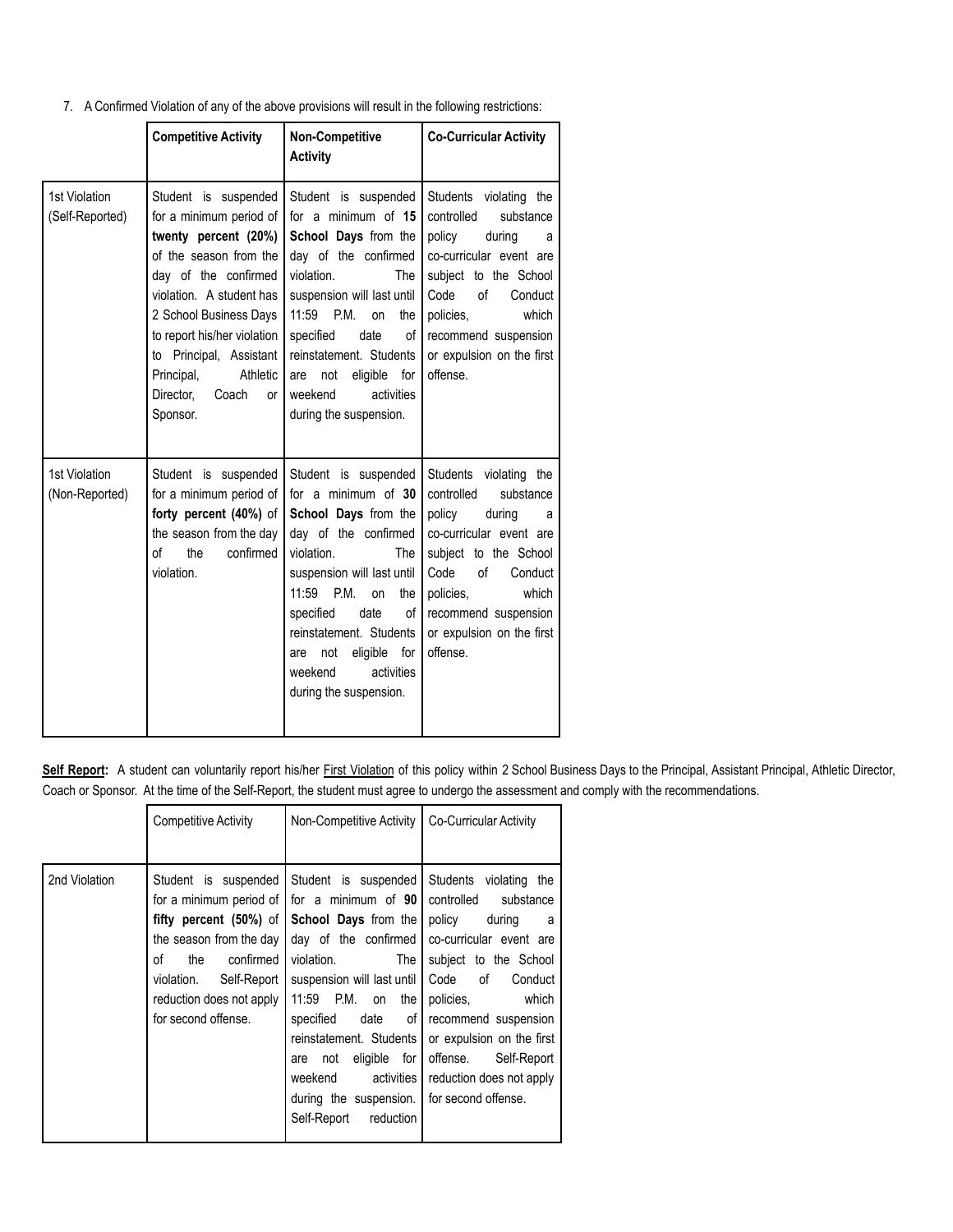|  | second offense. | does not apply | for |  |  |
|--|-----------------|----------------|-----|--|--|
|  |                 |                |     |  |  |

|               | <b>Competitive Activity</b>                                                                                                                                                                                                                                                                                                                                                             | Non-Competitive Activity                                                                                                                                                                                                                                                                                                | Co-Curricular Activity                                                                                                                                                                                                                        |
|---------------|-----------------------------------------------------------------------------------------------------------------------------------------------------------------------------------------------------------------------------------------------------------------------------------------------------------------------------------------------------------------------------------------|-------------------------------------------------------------------------------------------------------------------------------------------------------------------------------------------------------------------------------------------------------------------------------------------------------------------------|-----------------------------------------------------------------------------------------------------------------------------------------------------------------------------------------------------------------------------------------------|
| 3rd Violation | Student is suspended<br>for twelve months from I<br>the day of the confirmed<br>violation. If after 90<br>school days the student<br>successfully<br>has<br>completed a substance<br>abuse<br>program<br>by<br>the I<br>approved<br>principal, the student<br>the I<br>apply<br>to<br>can<br>principal for possible<br>reinstatement to some<br>all<br>competitive<br>or<br>activities. | Student is suspended<br>for a minimum of 180<br><b>School Days from the I</b><br>day of the confirmed<br>violation.<br>The I<br>suspension will last until<br>11:59 P.M. on<br>the<br>specified<br>date<br>of I<br>reinstatement. Students  <br>are not eligible for<br>weekend<br>activities<br>during the suspension. | Students violating the<br>controlled<br>substance<br>policy<br>during<br>a a<br>co-curricular event are<br>subject to the School<br>Code of<br>Conduct<br>which<br>policies,<br>recommend suspension<br>or expulsion on the first<br>offense. |

|               | <b>Competitive Activity</b>                                                                                                                             | Non-Competitive Activity                                                                                                                                                                          | Co-Curricular Activity                                                                                                                                                                                                                            |
|---------------|---------------------------------------------------------------------------------------------------------------------------------------------------------|---------------------------------------------------------------------------------------------------------------------------------------------------------------------------------------------------|---------------------------------------------------------------------------------------------------------------------------------------------------------------------------------------------------------------------------------------------------|
| 4th Violation | Student<br>be<br>may<br>suspended<br>from<br>in<br>participation<br>all<br>competitive activities for<br>the duration of his/her<br>high school career. | Student<br>be<br>may<br>suspended<br>from<br>in.<br>participation<br>all<br>non-competitive<br>extracurricular activities<br>the<br>for<br>duration<br>οf<br>his/her<br>high<br>school<br>career. | Students<br>violating the<br>controlled<br>substance<br>policy<br>during<br>a<br>co-curricular event are<br>subject to the School<br>Code<br>οf<br>Conduct<br>policies.<br>which<br>recommend suspension<br>or expulsion on the first<br>offense. |

8. Suspension Procedures: If the student chooses not to utilize the Self-Report Clause of this policy, or if the violation in question is the student's second, third, or fourth offense, the following procedure will take place:

(a) The Principal will notify within two (2) School Business Days the student and/or his/her parent or guardian of the report of a violation and request the student and parent/guardian to attend a meeting at which time the report of a School Official, police agency, or prosecutor's office will be presented.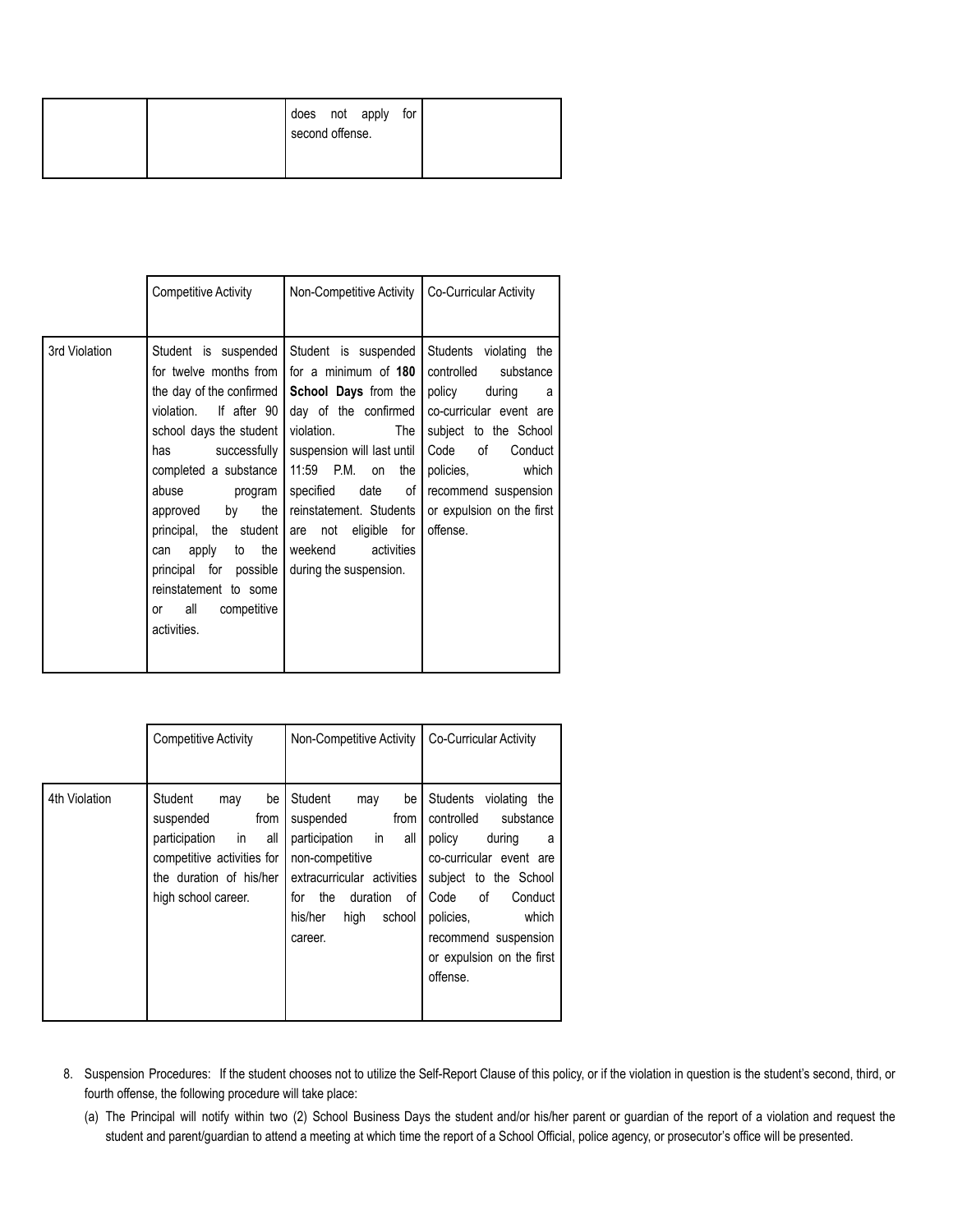- (1) If, at a personal meeting with the student involved and/or the parent/guardian of the student, at which time the student is given the opportunity to deny or admit the violation and the student admits the violation, then a confirmed violation exists; or
- (2) If, at the personal meeting with the student and/or the parent/guardian, the student denies the report made by first-hand observation of a School Official or a written report from the police or prosecutor's office and the Principal or Principal's Designee finds that a violation occurred and the student chooses not to request a hearing before the Extracurricular Board of Review, then a Confirmed Violation exists; or
- (3) If, after the Principal or Principal's Designee finds a Confirmed Violation, the student may request a hearing by the Extracurricular Board of Review. A finding by this Board that the student violated this policy will result in a confirmed violation. The hearing, if requested, will take place within a reasonable period of time after the request is made.
	- i. A request for a hearing before the Extracurricular Board of Review must be made within 2 School Business Days of the meeting with the Principal, or in the case of his/her absence, a designee, and the finding of the violation. If the Principal or Principal's Designee receives no request, the student and his/her parent/guardian will be deemed to have waived their right to the hearing. The hearing, if requested, will take place within a reasonable amount of time after the request has been made. The purpose of the hearing is to determine whether a violation has occurred. The Principal or Principal's Designee will convene the Board. The student can bring to the hearing his/her parents or guardian, other students, or anyone else who might support his/her case.
	- ii. The Principal or Principal's Designee or the Extracurricular Board of Review may find that a violation does not exist based on consultation with the student's parent/guardian and presentation of evidence to the contrary.
- (b) A suspension from extracurricular activities under this policy will remain in effect until successfully served. However, no suspension will carry over from junior high school to high school and a student will not be suspended from activities in high school for a violation that occurred in junior high school. Nevertheless, a junior high student who has violated this policy must successfully complete all assessment and counseling requirements under this policy before participating in extracurricular activities at the high school level. For purposes of determining whether a student's violation of this policy is a first, second, third or subsequent violation, violations will be numbered beginning with one in the seventh grade. Beginning with ninth grade, violations will be numbered from one again and continue consecutively through the final Extracurricular Activity of his/her Senior year.
- 9. Reinstatement cannot occur until the following steps have been taken:
	- (1) The student's parent or guardian has arranged for assessment by a certified addictions counselor. (Resources listing counselors certified as Certified Drug Counselor, Certified Alcohol Counselor or Certified Alcohol and Drug Addictions Counselor must be obtained through the Junior/Senior High School Counseling Offices.)
	- (2) Reinstatement within the suspension period to the activity for practice purposes, not performance or competition, cannot occur until the school receives written documentation of the student's successful completion of a substance abuse program approved by the Principal or a recommendation to return to the student's activities by the substance abuse counselor and approved by the Principal.
	- (3) The Principal has received notice from the counselor or the counseling agency that the recommendations are being followed and progress is being made.

Reinstatement by the Principal, within the suspension period, to the activity for practice purposes (not performance or competition) will occur only upon the written recommendation of the certified counselor or agency.

# **B. POLICY ON SCHOLASTIC ELIGIBILITY**

The primary reason for school attendance is to secure the best possible education, not solely to participate in high school extracurricular activities. Participation in activities will contribute greatly to individual development as a good citizen of the community, but school work comes first.

# Senior High School:

To be eligible scholastically, students must have received passing grades at the end of their last grading period in school in at least five (5) full credit subjects and must be currently enrolled in at least five (5) full credit subjects. If scholastically ineligible, a student may become eligible at the end of the following grading period if passing in at least five (5) full credit subjects. Semester grades take precedence.

- \* A credit course is defined as one in which no credit has been previously earned. However, a repeated class may count toward scholarship eligibility if approved by the principal in advance and the grade is recorded on the permanent record. A course being audited does not count as a credit course.
- \*\* Correspondence classes (via mail or electronic means) do not count toward scholastic eligibility.

An incomplete grade counts as a failing grade until the work is made up and a grade is given. A student will become eligible when an incomplete grade is completed with a passing grade and the student is passing in at least five (5) credits or equivalent.

If eligibility is in question, individuals should consult with the coach, sponsor, athletic director or the principal. Participation by students who are not eligible is a serious offense. The athletic games participated in or points earned will be forfeited and the athlete in question becomes ineligible for the remainder of the sport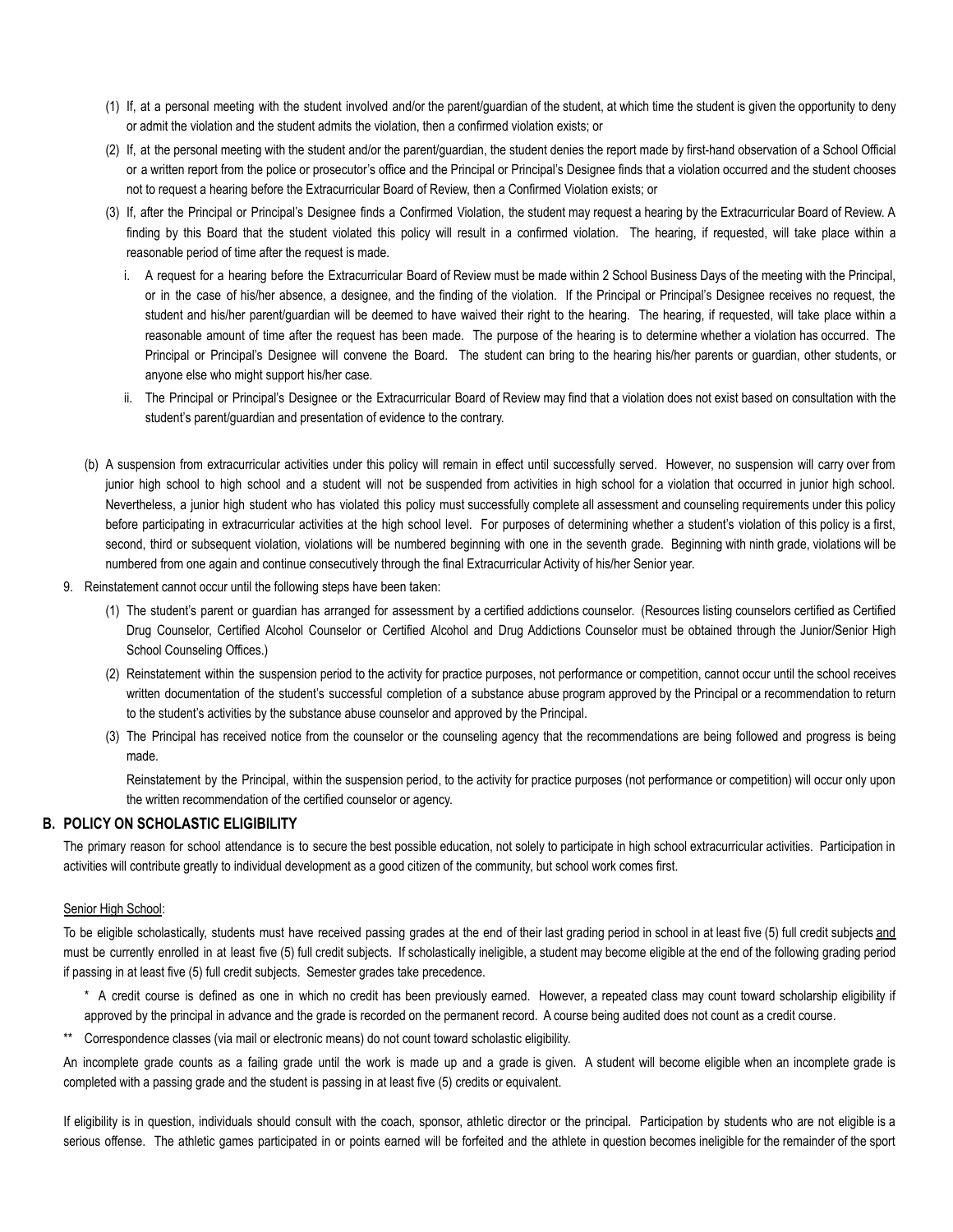season.

# **C. POLICY ON SCHOOL ATTENDANCE**

- 1. A student who is absent from school for more than two (2) periods due to illness cannot participate in any extracurricular activity, such as practices, rehearsals, performances, contests, competitions, and meetings on the day of the absence.
- 2. Students are expected to participate in physical education class during the day of a competition or extracurricular event.
- 3. If a student is suspended from school, s/he will be suspended from all practices, games, or meetings during the period of school suspension.

NOTE: THE ADOPTION OF THESE POLICIES FOR EXTRACURRICULAR ACTIVITIES WILL NOT LIMIT THE AUTHORITY OF THE COACH OR FACULTY SPONSOR TO ESTABLISH, WITH THE CONCURRENCE OF THE PRINCIPAL, ADDITIONAL RULES NOT IN CONFLICT WITH THESE POLICIES.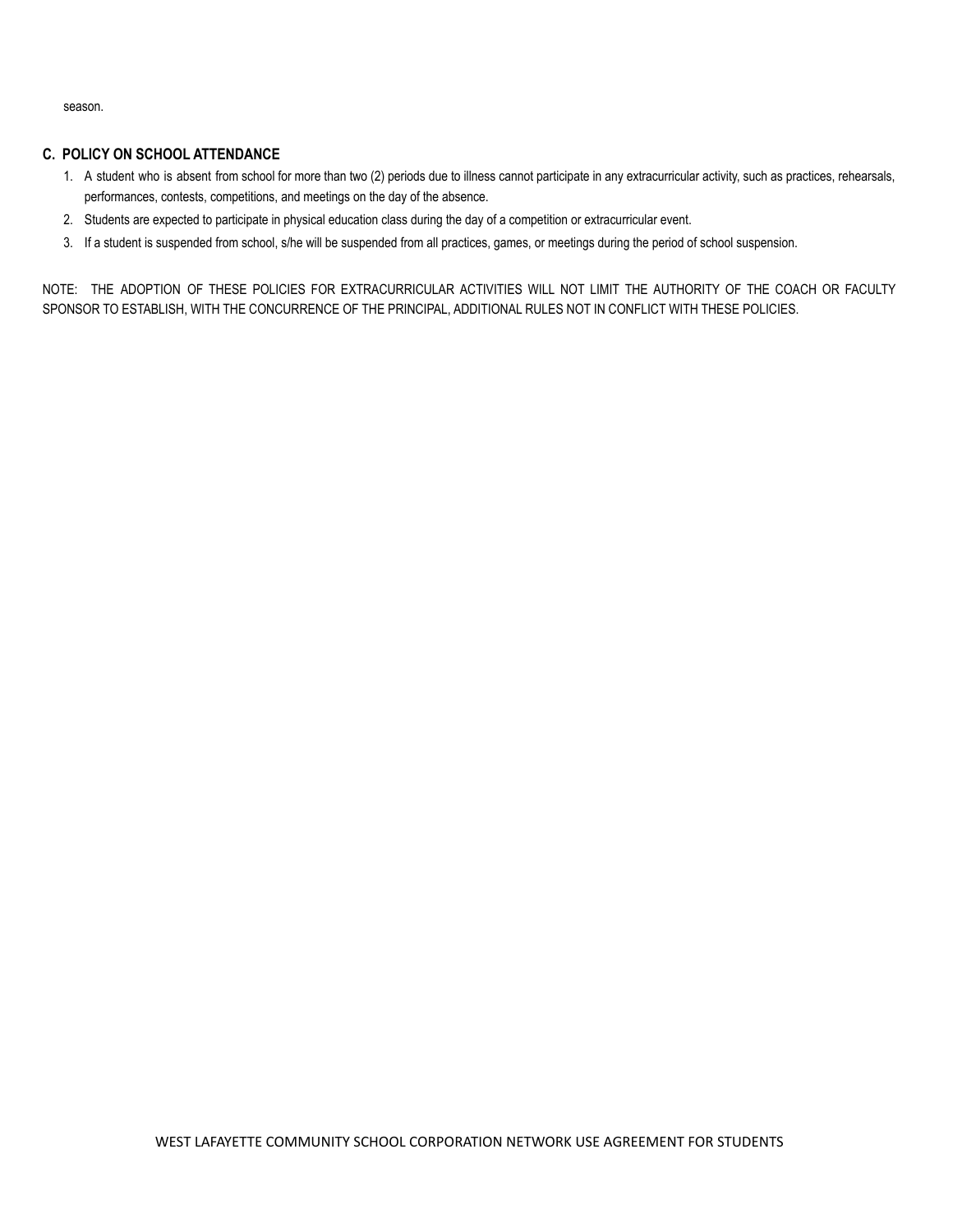GRADES 3-12

#### **2021-2022**

#### NETWORK Instructional Philosophies and Use Guidelines

#### **Philosophy**

The West Lafayette Community School Corporation recognizes that the Internet and other electronic databases available over our NETWORK offer vast, diverse and unique resources to both students and staff members. Our goal in providing this service is to promote educational excellence by facilitating resource sharing, innovation, and communication. The NETWORK will be used to support goals and objectives that are stated in the curriculum guides for the school corporation. With access to computers and people all over the world also comes the availability of material that may not be considered to be of educational value, in the context of the school setting. The intent of our acceptable use policy is to ensure that all use of the NETWORK is consistent with our stated purpose and goals. Students must apply for a Network Account. Users of the NETWORK must agree to the guidelines in the "NETWORK USE AGREEMENT (NUA)". The NUA is provided so that students and parents are aware of the responsibilities they are about to acquire.

#### **Sanctions taken should violations of the NUA occur**

The privilege of using the NETWORK and/or the Internet will be suspended for the student. The student may receive disciplinary action resulting from violations of the schools' code of conduct. Legal action may also be taken. For your information the INDIANA CODE is cited below. NETWORK privileges may be restored after a review by the schools' administration.

#### **INDIANA CODE**

IC 35-34-1-4 Computer Tampering. A person who knowingly alters or damages a computer program or data without consent of the owner commits computer tampering, a Class D felony. For example…John uses Fred's password without permission and enters Fred's area to change or delete files. Up to \$10,000 fine and 3 years in jail.

IC 35-43-2-3 Computer Trespass...A person who knowingly accesses a computer or network without consent of the owner commits computer trespass, a Class A misdemeanor. Anytime a student logs in as someone else, without permission of the system owner, computer trespass has been committed. Up to a \$5,000 fine and one-year jail.

#### **Parent rights regarding Internet use**

Students will only receive Internet privileges when the parent or guardian signs and returns the NUA. When the student returns the NUA with the parents or guardian's signature and choices, Internet rights will be assigned. The teachers will give students who do not have Internet access alternate assignments.

# **Internet usage**

Students will need permission from a faculty or staff member to use the Internet. All areas where students access Internet are supervised.

#### **The educational value of student Internet use**

The school board has demonstrated their responsibility by approving the NUA and the schools' curriculum. The parents demonstrate their responsibility by signing the NUA. The staff and faculty demonstrate their responsibility by supervising Internet access and by following the curriculum guides. In effect, all groups share the responsibility for the educational value of the use of the Internet. Due to the dynamics of the Internet, teachers may require students to use a variety of services provided by outside/3rd party entities. By signing this NUA, you agree to allow your student to set up accounts with such services (e.g. Prezi).

#### **The school district's Internet-related policies and procedures availability**

Information about the NETWORK policy has been published in the corporation's Newsletter. Each student who needs NETWORK access must return a parent-signed NUA. The NUA needs to be completed only one time during a student's tenure at West Lafayette Jr/Sr High School, unless the parent/guardian would like to change the status of use or unless determined otherwise by the school administrator. Copies of NUA's and other information are available in school packets, student handbooks, and upon request in the schools' offices.

In consideration for being allowed access to the West Lafayette Community School Corporation Network (the "NETWORK"), including its computers, related hardware, software, communications devices, data, and access through such hardware, software, and communications devices to other networks, I agree as follows:

#### 1. In connection with use of the NETWORK, I will NOT:

- 1. Violate any local, state, or federal statute.
- 2. Violate copyright, or otherwise use another person's intellectual property without his or her prior approval or proper citation;